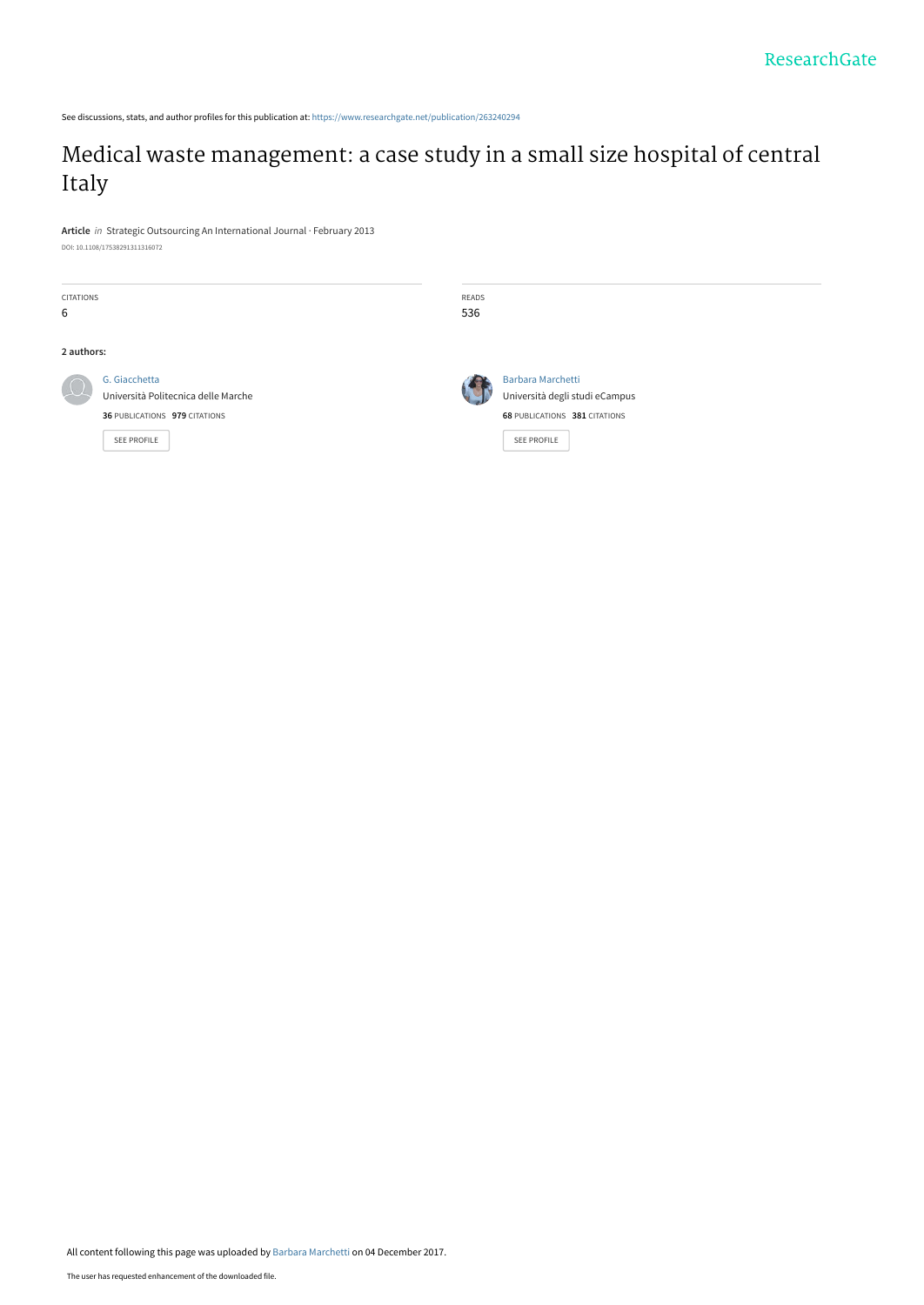

The current issue and full text archive of this journal is available at www.emeraldinsight.com/1753-8297.htm

# Medical waste management: a case study in a small size hospital of central Italy

Giancarlo Giacchetta

Dipartimento di Ingegneria Industriale e Scienze Matematiche, Universita` Politecnica delle Marche, Ancona, Italy, and

Barbara Marchetti

Facolta` di Ingegneria, Universita` degli Studi eCampus, Novedrate (CO), Italy

# Abstract

Purpose – A measurement campaign was carried out for assessing the waste flow in a pilot hospital of a region in central Italy, with the purpose of having a complete overview of the waste stream and of the personnel behavior in managing and handling waste flow both internally and in outsourcing. The main aim of the work was to provide instruction for decreasing waste quantities, improving segregation and decreasing costs and environmental risks. Moreover an analysis of the effectiveness of outsourcing the waste management service in terms of cost reduction and efficiency improvements and of the limits has been performed.

**Design/methodology/approach** – A self-assessment model was proposed for evaluating waste generation patterns, quantities and sources and identifying anomalies. The research team comprised the hospital administrator, the head physician and charge nurse of each hospital ward, the administrative in charge of the waste management documents, the head of the hospital pharmacy, the responsible for the external outsourcing company in charge of waste collection and disposal, and the research team of Universita` Politecnica delle Marche. The data were obtained through the questionnaires elaborated by the group and submitted to a selected sample of personnel; they were asked to provide information on waste management practices (generation, collection, segregation, cleaning, storage) and quantities.

Findings – Anomalous behaviors were identified in the high amount of solid waste going into the medical waste stream; corrective actions have been proposed and their effectiveness has been monitored after implementation. The measures allowed a reduction of medical waste from 13 to 15 percent in two analyzed wards with a significant reduction of waste management costs.

Originality/value – This work has been requested and supported by the management of the healthcare structure analyzed, and represents a first step in the implementation of a policy that considers waste management as one of the fundamental processes for the proper functioning of the hospital.

Keywords Benefits and financial results, Knowledge management, Localisation issues, Modelling (of systems and processes), Performance management, Benchmarking

Paper type Case study

# 1. Introduction

Medical waste management represents one of the main issues for healthcare structures and public government bodies both for the costs and for the environmental impact and risks associated; moreover they have the need to ensure compliance with the laws governing medical waste.

Medical waste is all waste materials generated at health care facilities and includes any solid waste that comes from the diagnosis, treatment, or immunization of human beings or animals, in research or in the production or testing of biologicals. This definition includes, but is not limited to:

Medical waste management

65

Received 29 December 2011 Revised 21 February 2012 Accepted 19 November 2012



Strategic Outsourcing: An International Journal Vol. 6 No. 1, 2013 pp. 65-84  $©$  Emerald Group Publishing Limited 1753-8297 DOI 10.1108/17538291311316072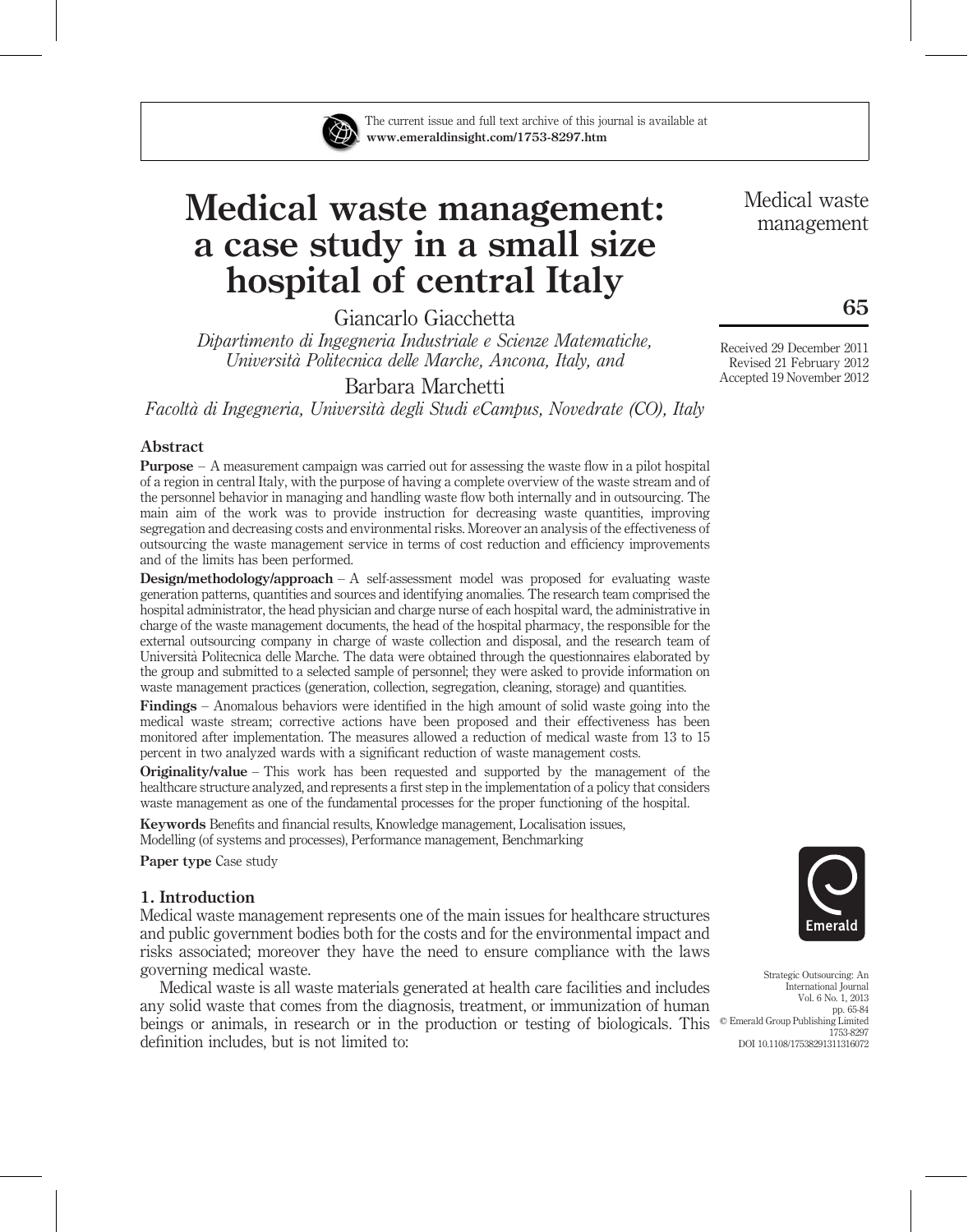| S <sub>O</sub> | • blood-soaked bandages;              |
|----------------|---------------------------------------|
| 6,1            | • culture dishes and other glassware; |
|                | • discarded surgical gloves;          |

66

- . discarded surgical instruments;
- . discarded needles used to give shots or draw blood (e.g., medical sharps);
- . cultures, stocks, swabs used to inoculate cultures;
- . removed body organs (e.g., tonsils, appendices, limbs); and
- . discarded lancets.

Between 75 percent and 90 percent of the waste produced by health-care providers is non-risk or general health-care waste, comparable to domestic waste.

It comes mostly from the administrative and housekeeping functions of health-care establishments and may also include waste generated during maintenance of health-care premises. The remaining 10-25 percent of healthcare waste is regarded as hazardous and may create a variety of health risks.

Preventing the formation of medical waste, gives a significant contribution to the reduction of waste management expenses in healthcare. The cost to handle and dispose of medical waste is indeed substantially more than solid waste handling. This makes efforts to reduce commingling of these wastes a worthwhile task. When solid waste is mixed with medical waste it must be treated as part of the medical waste stream which handling costs about 20 times more that solid waste.

Moreover, in recent years too many cases of medical waste being improperly stored or disposed has been discovered in Italy. There are many reasons at the origin of this problem and different responsible such as negligence and/or poor qualification of personnel in charge of the segregation and disposal in the healthcare structures; lack of strategies and plans for a correct and effective handling of medical waste; negligence and/or illegal behavior of medical waste collection transportation and treatment companies. The damages correlated to such situations are very high since the wrong management can cause environmental pollution and risks for the citizens' health.

Beside the above-mentioned risks, it is important to consider also aspects related to the great amount of waste generated in the healthcare structures and the high costs for handling such quantities; moreover, the possibility that conflicts of interest arise from the outsourcing of the service, has to be taken into account.

The first step in order to manage in a cost-effective way the waste stream is to be able to assess the flow in all its aspects: generation, handling, transportation and treatments through the entire structure.

The waste produced in healthcare can be divided in four main classes:

- (1) hazardous and infectious waste that might contain pathogens, like bloody gloves or used hypodermic needles (HMW-I);
- (2) hazardous waste that can cause injury without infection, such as needle pokes (HMW);
- (3) non-hazardous waste such as non-dangerous chemicals and drugs (MW); and
- (4) general solid waste (GSW) comparable to domestic waste.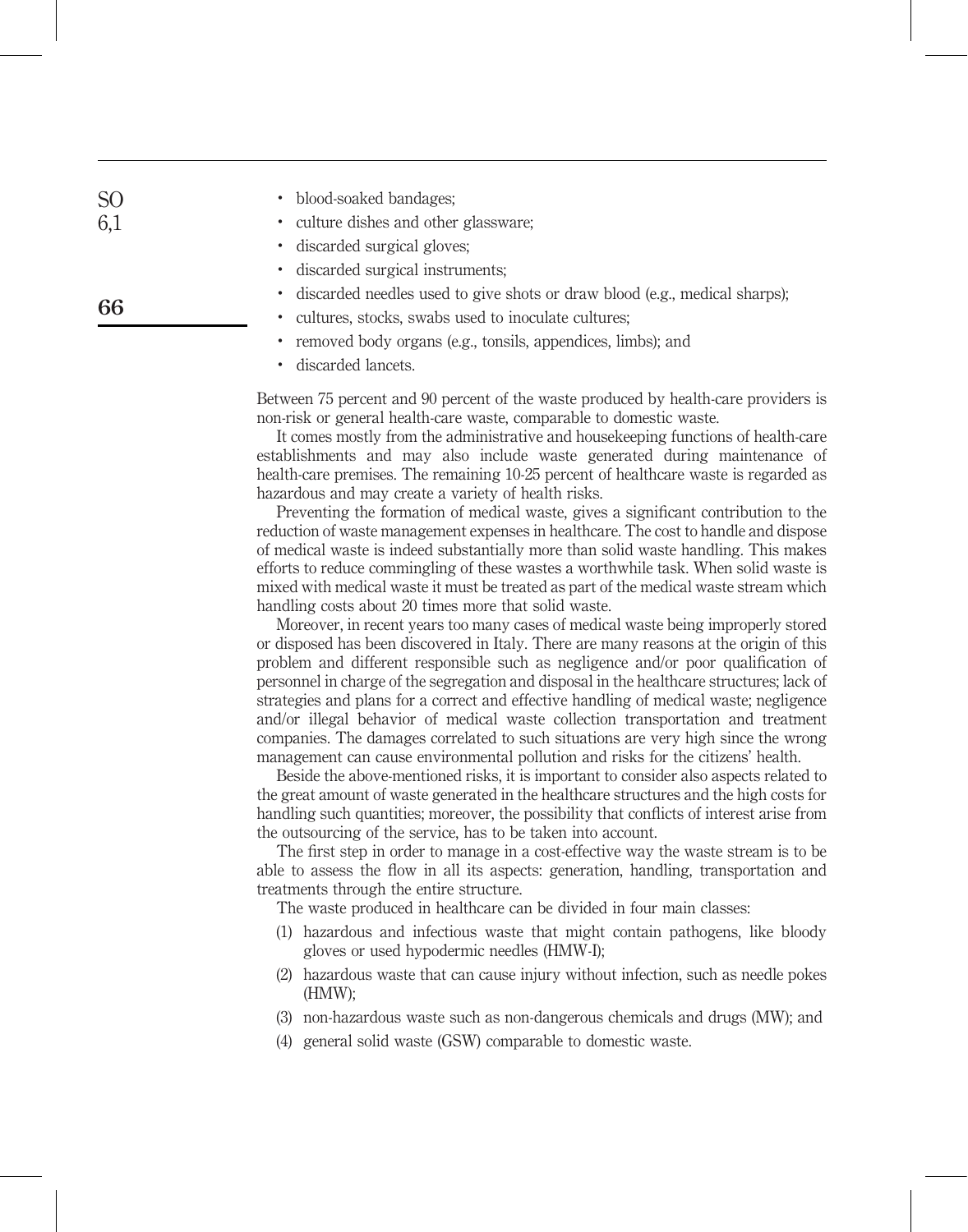The study proposes a self-assessment method for decreasing the amount of waste produced and optimizing its differentiation; in particular it focuses on the correct identification and segregation of Class 1 waste since it is necessary to avoid either that it may go in a different waste stream with the consequent risk for the health and environment and that solid waste belonging to Class 4 goes into the Class 1 stream with the consequent increasing of disposal costs. Moreover it analyzes the benefits and limitation related to the outsourcing of the service.

Section 3 provide an overview of the Italian situation; in section 4 the materials and methods used are discussed; section 5 is devoted to the presentation of case study and section 6 to the analysis of results and explanation of corrective actions proposed. Finally in section 7 some conclusions are drawn.

#### 2. Literature review

Several studies have proposed the evaluation and the optimization of the medical waste; Bdour *et al.* (2007) and Fisher (2005) demonstrated in their papers that quantity of waste generated by hospitals varied by changes in local legislation. According to Tudor et al. (2005), the implementation of standardized and optimized management practices lead to the reduction of both infectious and general waste; their paper looks at steps taken towards the development of a ten-year strategy for the management of healthcare waste from the National Health Service (NHS) in Cornwall, UK. The major issues and challenges that affect the management of waste by the NHS, including its organizational structure and collection infrastructure, are outlined. The waste flows of the main acute medical site are detailed, using waste audits of domestic and clinical bags, redundant equipment, bulky waste, and special waste. Staff training and awareness underpin several of the short and medium/long term solutions suggested to reduce the waste at the source and recover value from that produced. These measures could potentially reduce disposal quantities by as much as 20-30 percent (wt.) and costs by around 25-35 percent.

Today, the healthcare facilities are under severe stress due to the huge population they are required to support. This has led to an exponential increase in the amount of waste generated in hospitals. Improper disposal of wastes in hospitals places direct and indirect health impacts on those working in hospitals and the surrounding communities and on the environment. Thus, collection, transportation and disposal of hospital waste have turned into a complicated and critical problem. Since there are several barriers to the implementation of an effective hospital waste management program, an effort has been made in this paper to understand the mutual relationship among these barriers, using interpretive structural modeling (Faisal et al., 2010).

Cheng et al. (2010), investigated the type and amount of medical waste generated from small clinical facilities in Taiwan. They sampled 200 small medical establishments, with few or no patient beds, to survey the wastes generated and disposed. The surveyed medical facilities consisted of four groups including private clinics, medical laboratories, blood centers and public clinics. The overall mean general waste production rate was 3.97 kg/bed/day (or 0.075 kg/patient/day) at all the surveyed facilities, higher than that obtained from larger hospitals in Taiwan, which ranged from 2.41 to 3.26 kg/bed/day. The highest amount of infectious wastes generated among the four groups of facilities were from blood centers (3.14 kg/bed/day), followed by private clinics, medical laboratories and public clinics (1.91, 1.07, and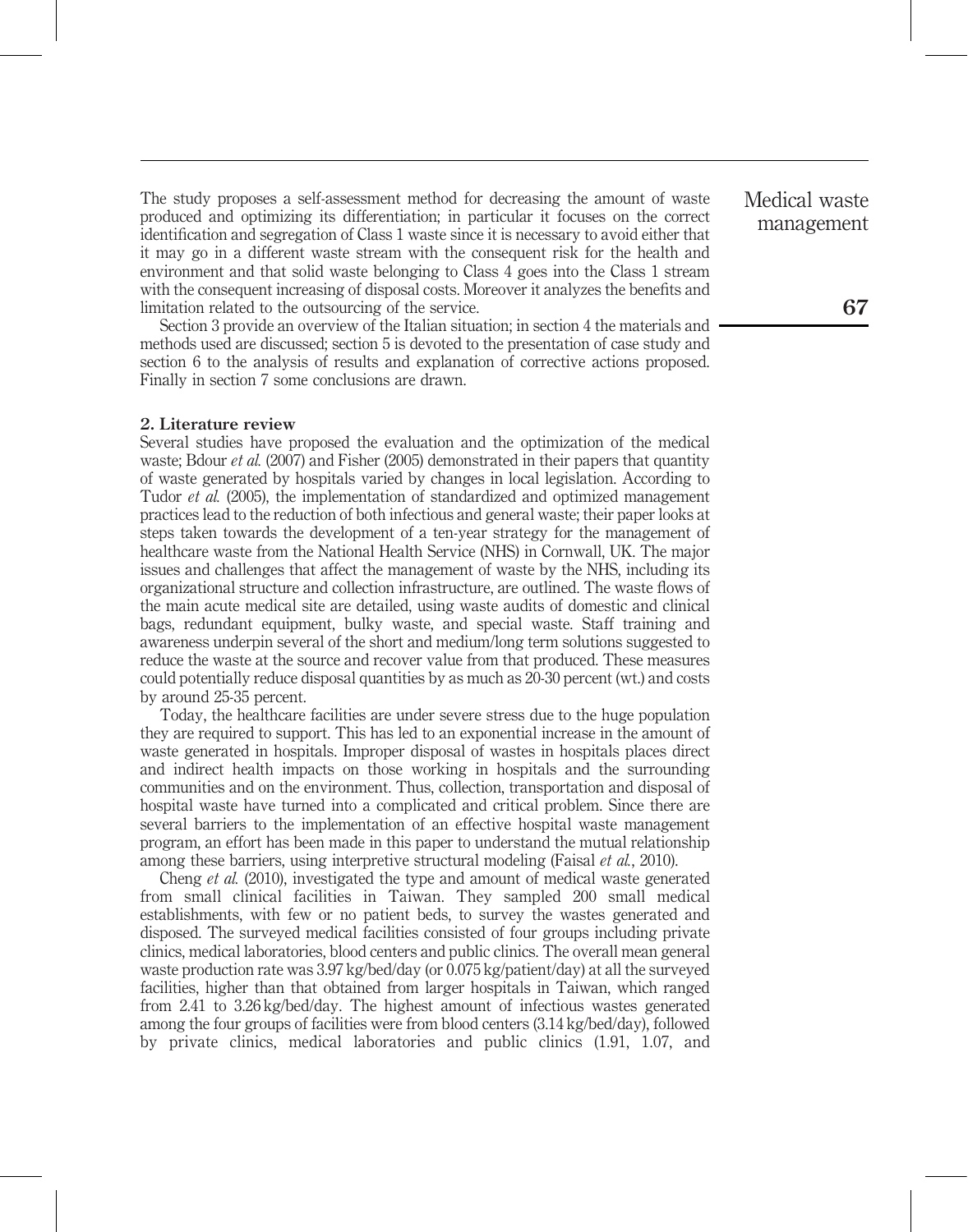0.053 kg/bed/day, respectively). The overall average was 2.08 kg/bed/day. This study suggests that the waste generated at small medical facilities ranged widely.

According to Tudor et al. (2008), in order to decrease the amount of medical waste in healthcare investing significant resource and financial efficiencies is not sufficient. Due to the many factors involved, there is a need to focus both on containment and logistics, as well as social factors for success. In their paper they reports on the results of waste minimization trials. The schemes were able to achieve significant waste reductions in both clinical and domestic waste quantities. Indeed, a reduction in domestic bag waste in the range of 1.6-33.4 percent, with an average of 14.8 percent was realized. For clinical waste, the reduction ranged from 1.8 percent to 38.3 percent, at an average of 15.7 percent, with net cost benefits of nearly US\$ 25,000 over the period of one to three years.

Insa and Zamorano (2010) presented a critical review of medical waste legislation in Spain. They proposed a set of general criteria on which medical waste management should be based: a clear definition of medical waste and of the scope of legislation concerning it; basic principles to promote the reduction of the amount of waste generated at a source; a homogeneous classification of this waste; and the implementation of environment-friendly waste treatment technologies.

The problem of medical waste management is even more critical in developing countries and it has been addressed by a few scientists in the past years.

Moazzam and Chushi (2009) demonstrated that healthcare waste management is a serious public health concern, in developing countries, in which, compared with developed nations, the management of infectious wastes has not received sufficient attention. Recently, worldwide awareness has grown of the need to impose stricter controls on the handling and disposal of wastes generated by healthcare facilities. In their paper they proposed an overview of handling practices, occupational safety, and the implementation status of waste management policy, together with other pertinent policy issues, in seven selected hospitals.

Alhumoud and Alhumoud (2007) analyzed the amount of different kinds of solid wastes produced, segregated, collected, stored, transported and disposed of in the governmental hospitals of Kuwait. The weight fraction of each component in the sorting sample was calculated by the weights of the components. The amount of non-infectious and infectious waste generated in kg/day in each ward and various hospital blocks were determined and recorded. They assessed the risks associated with the lack of training courses on waste management in the analyzed hospitals.

Lee *et al.* (2004) in their paper identified measures for the effective waste characterization methods for the reduction of treatment and disposal costs of regulated medical waste.

There are also many works dealing with the outsourcing phenomena in healthcare but not specifically related to the medical waste management. According to Brown and Wilson (2005), healthcare sector is pointed as one of top three sectors (along with Finance and Legal) having a higher outsourcing growth. Macinati (2008), in her paper reported a national survey on the outsourcing in the Italian National Health Service; Guimarães and Carvalho (2010), presented a detailed reviews of the state of the art literature on outsourcing in healthcare sector and gives a structured frame of outsourcing in different countries with different health systems. Billi et al. (2004)presented a model for the strategic outsourcing of clinical services. Fattore

68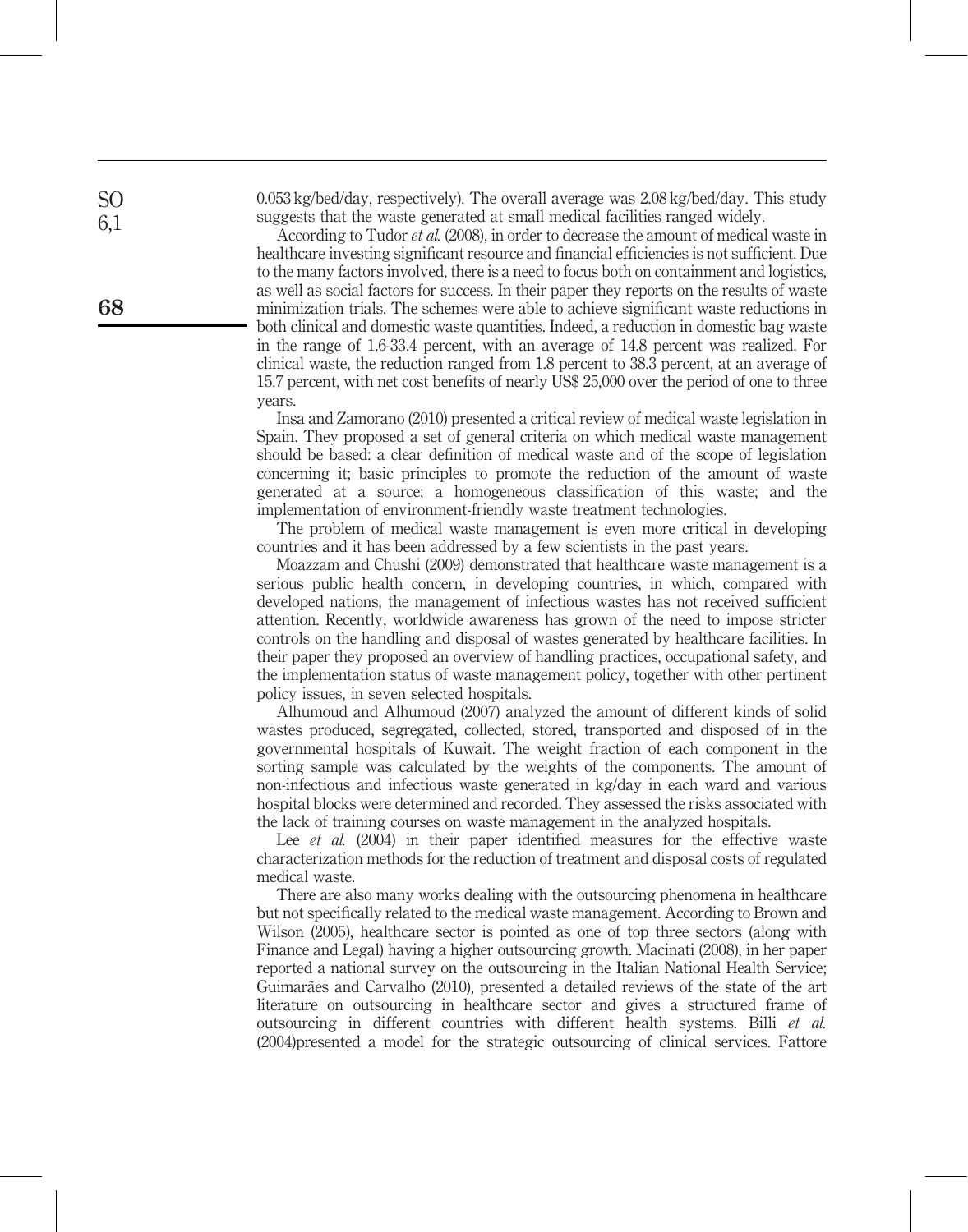(1999) investigated on cost containment in the Italian National Health Service addressing also the impact of outsourcing. Many researchers dealt with A series of guidelines for implementing strategic outsourcing decisions are reported in Jennings (1997) and Roberts (2001); meanwhile the hidden costs of outsourcing strategies were discussed by Hendry (1995).

#### 3. The Italian situation

Healthcare waste management, including hazardous waste, in Italy is regulated by DPR 254/2003, "Regulation for medical waste management in accordance with Law n. 179 of July 31, 2002, art. 24" and by Ministerial decree 26/6/00, n. 219 in order to avoid risks for human health and environment.

The last technical report on the medical waste situation in Italy was produced by APAT in 2008 reporting data acquired on an observation period of four years.

The healthcare structures present in Italy are about 1,300, of which 60 percent are public structures and 40 percent private (accredited from the Health Minister); with a number of beds of about 217,000 (including day hospital) for the public and of about 54,000 for the private accredited structures.

The results of the analysis outlined an increasing of the medical waste production that from 136.606 tons in the first year of the observation reach 142.451 in 2008.

Also the percentage of hazardous waste, with respect to the total amount of medical waste, has increased going from 90,6 percent to 94,8 percent in the same period.

Five regions over 21 (Lombardia, Lazio, Emilia Romagna, Veneto e Piemonte) produce more than 50 percent of the total medical waste in Italy. The majority of medical waste comes from healthcare structures (in particular public and private hospitals).

The annual production per capita, in the considered period, has registered an average value of 2.3-2.5 kg/inhabitant\*year. At regional level, from the study it has been demonstrated a strict correlation between medical waste produced and number of inhabitants.

In Table I and Figure 1 is reported the total amount of waste produced in Italian healthcare structures divided in three main territorial areas (northern regions: Piemonte, Valle d'Aosta, Lombardia, Trentino Alto Adige, Veneto, Friuli Venezia Giulia, Liguria, Emilia Romagna; central regions: Toscana, Umbria, Marche, Lazio; southern regions: Abruzzo, Molise, Campania, Puglia, Basilicata, Calabria, Sicilia, Sardegna) during the four year observation period (APAT, 2008).

As for the management of sanitary waste it has been demonstrated that Italy represents one of the most frequently outsourced general services with a percentage of 80 percent (Macinati, 2008).

|                                                         | of total amount<br>(tons)  | Average value Average value of Average value of Percentage Percentage<br>total amount of<br>of MW produced NHMW produced HMW produced<br>(tons) | total amount of of NHMW<br>(tons) | on total<br>MW    | of HMW<br>on total<br><b>MW</b> | Table I.                                                                            |
|---------------------------------------------------------|----------------------------|-------------------------------------------------------------------------------------------------------------------------------------------------|-----------------------------------|-------------------|---------------------------------|-------------------------------------------------------------------------------------|
| Northern regions<br>Central regions<br>Southern regions | 72.842<br>31,508<br>34,685 | 6.697<br>1,510<br>1,113                                                                                                                         | 66.145<br>29.998<br>33,572        | 9.2<br>4.8<br>3.2 | 90.8<br>95.2<br>96.8            | Average quantities of<br>MW produced in Italian<br>regions in a four-year<br>period |

Medical waste management

69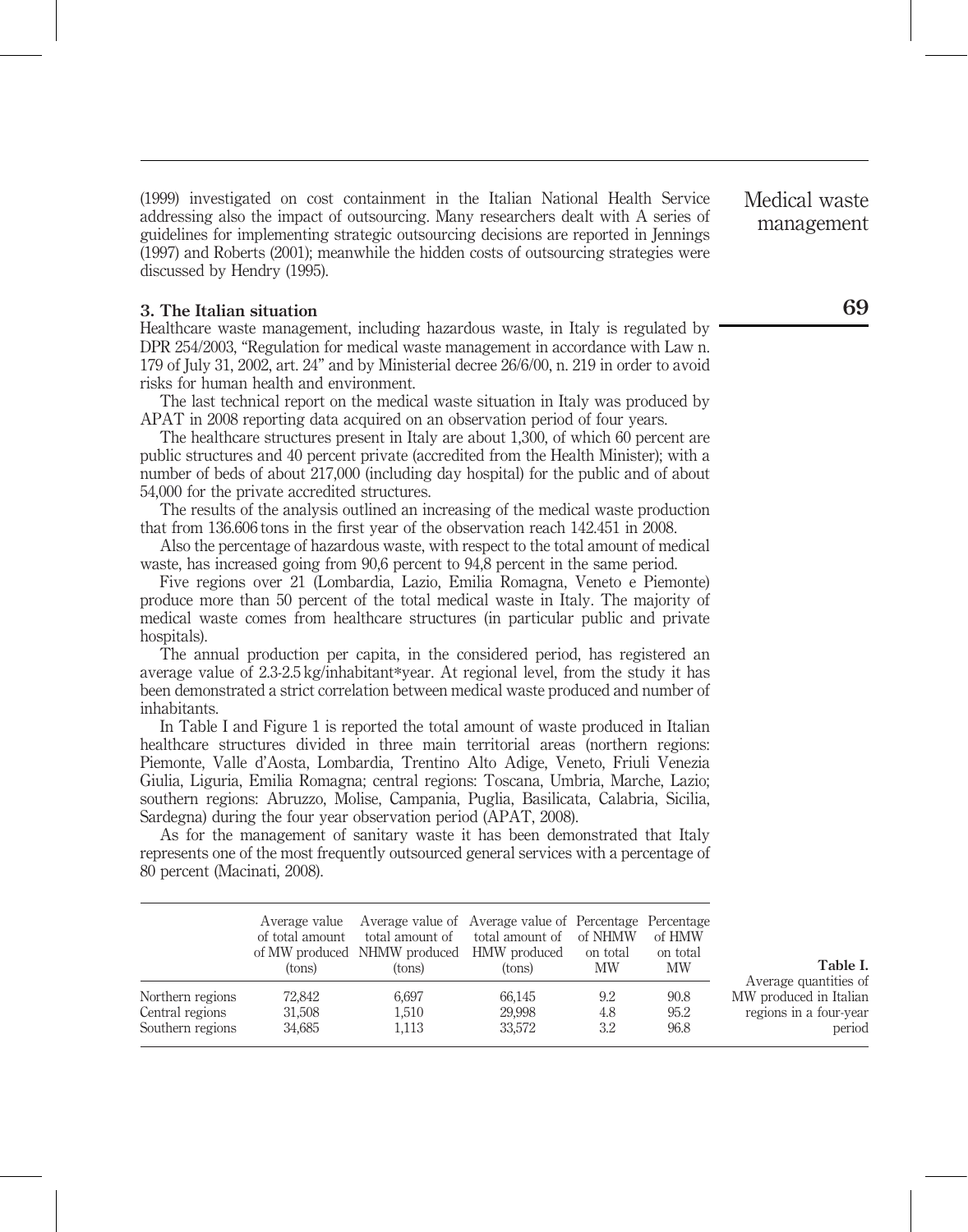

The report outlined also that the medical specialties that have the higher impact on medical waste production are:

- . infectious disease with an amount of about 2.5-2.8 kg/bed\*day;
- . surgery (different specializations), from 1.8-2.1 kg/bed\*day;
- . oncology (different specializations), from 1.5-2.7 kg/bed\*day; and
- . orthopedic and traumatology, from 1.3-1.5 kg/bed\*day.

The fees usually applied by the companies operating in the sector of medical waste disposal depend on the category of waste; the list reported below represents the average reference costs in Italy:

- hazardous and infectious waste:  $0.60 1.20$   $\epsilon$ /kg;
- out-dated pharmaceutical waste:  $0.90-1.10 \times k$ g;
- chemicals and laboratory substances:  $0.30{\text{-}}0.50 \text{ E/kg}$ ; and
- other hazardous chemicals  $0.90-1.00$  €/kg.

The analysis of data acquired in the four-year period shows that the average unitary cost for the disposal of hazardous medical waste (calculated as national average), increases from  $0.893 - \epsilon/kg$  to  $0.932 - \epsilon/kg$ . Considering the hazardous infectious medical waste, the same value goes from  $1.128 - \epsilon/kg$  to  $1.172 \epsilon/kg$ .

A sample of 185 public Italian healthcare structures over the 325 present were chosen for assessing the costs in the different Italian regions. In Table II and Figure 2, are reported the average quantities of hazardous medical waste (HMW), non-hazardous medical waste (NHMW) and hazardous infectious medical waste (HMW-I) calculated in the 185 sample structures of three territorial areas. In the northern, central and southern regions were analyzed respectively 93, 34 and 54 healthcare structures.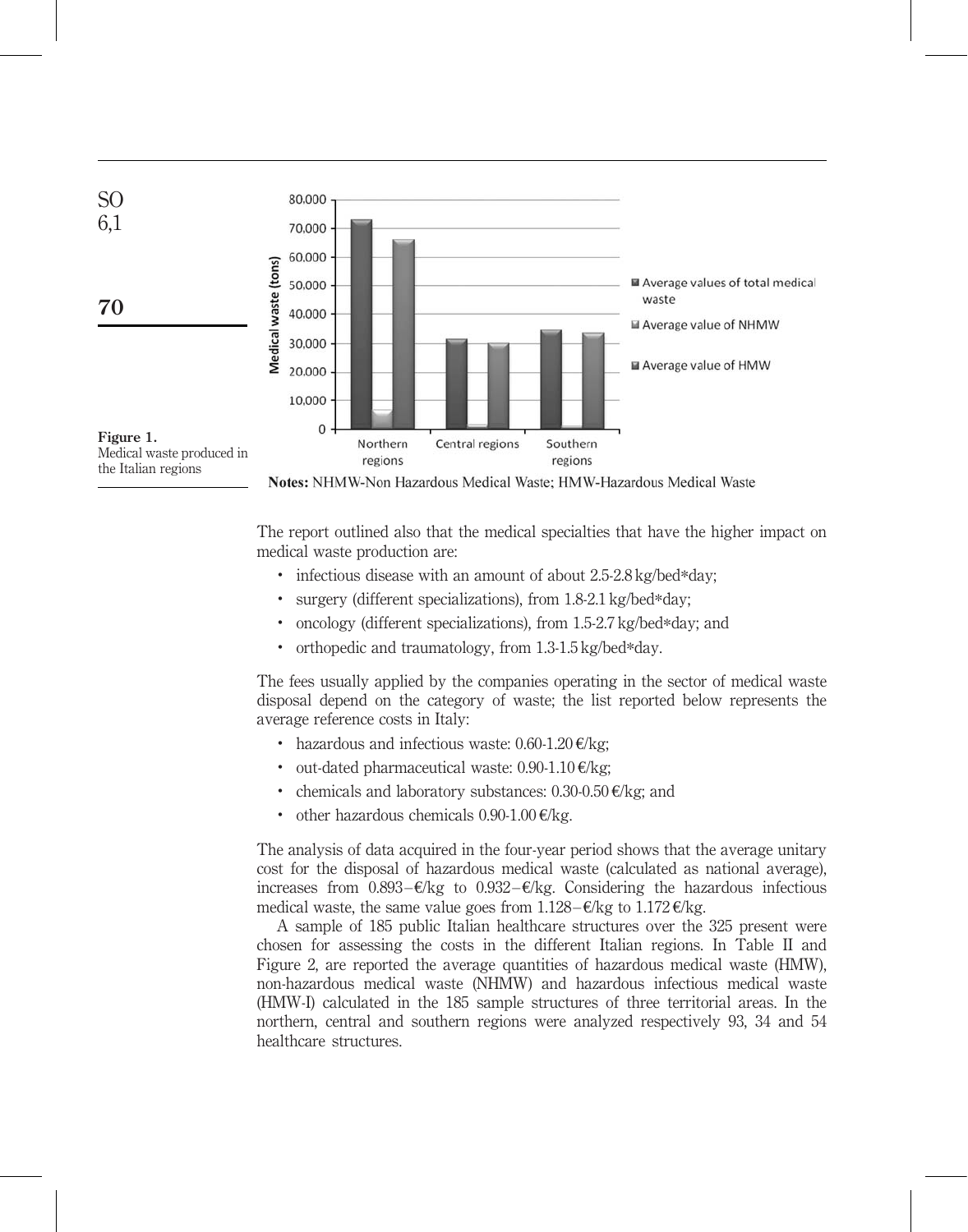# 4. Material and methods

An effective medical waste management plan must have as its first priority compliance with the laws governing medical waste. Moreover it should focus on the following benefits:

- . environmental impact reduction due to waste minimization, correct segregation of material, reduction of contamination risks;
- . costs saving due to an effective waste management and minimization actions; and
- . technical feasibility of plan implementation.

# 4.1 Medical waste optimization plan (MWOP)

The proposed model has the aim of improving the medical waste management by identifying and addressing all issues (economic and environmental) and non-compliances with the regulation and the structure policy.

The waste stream has to be flowcharted through the entire facility in order to identify all the generation sources, the relative waste typology and quantities, and their movements. A questionnaire have to be elaborated and submitted to all personnel involved in medical waste management and handling and to the outsourced company in charge of the waste collection and disposal.

| Italian regions                | (tons) | Average<br>(tons) | Average<br>Average HMW $HMW + NHMW$ HMW $+ HMW-I$ Average costs<br>(tons) | (€)    | Table II.<br>Average quantities and |
|--------------------------------|--------|-------------------|---------------------------------------------------------------------------|--------|-------------------------------------|
| Northern regions 93 structures | 37,081 | 39.942            | 50.458                                                                    | 36,557 | costs of different class of         |
| Central regions 34 structures  | 12.960 | 13,399            | 14.614                                                                    | 17.608 | medical waste in Italian            |
| Southern regions 54 structures | 17.118 | 17,525            | 19.210                                                                    | 22,762 | regions                             |

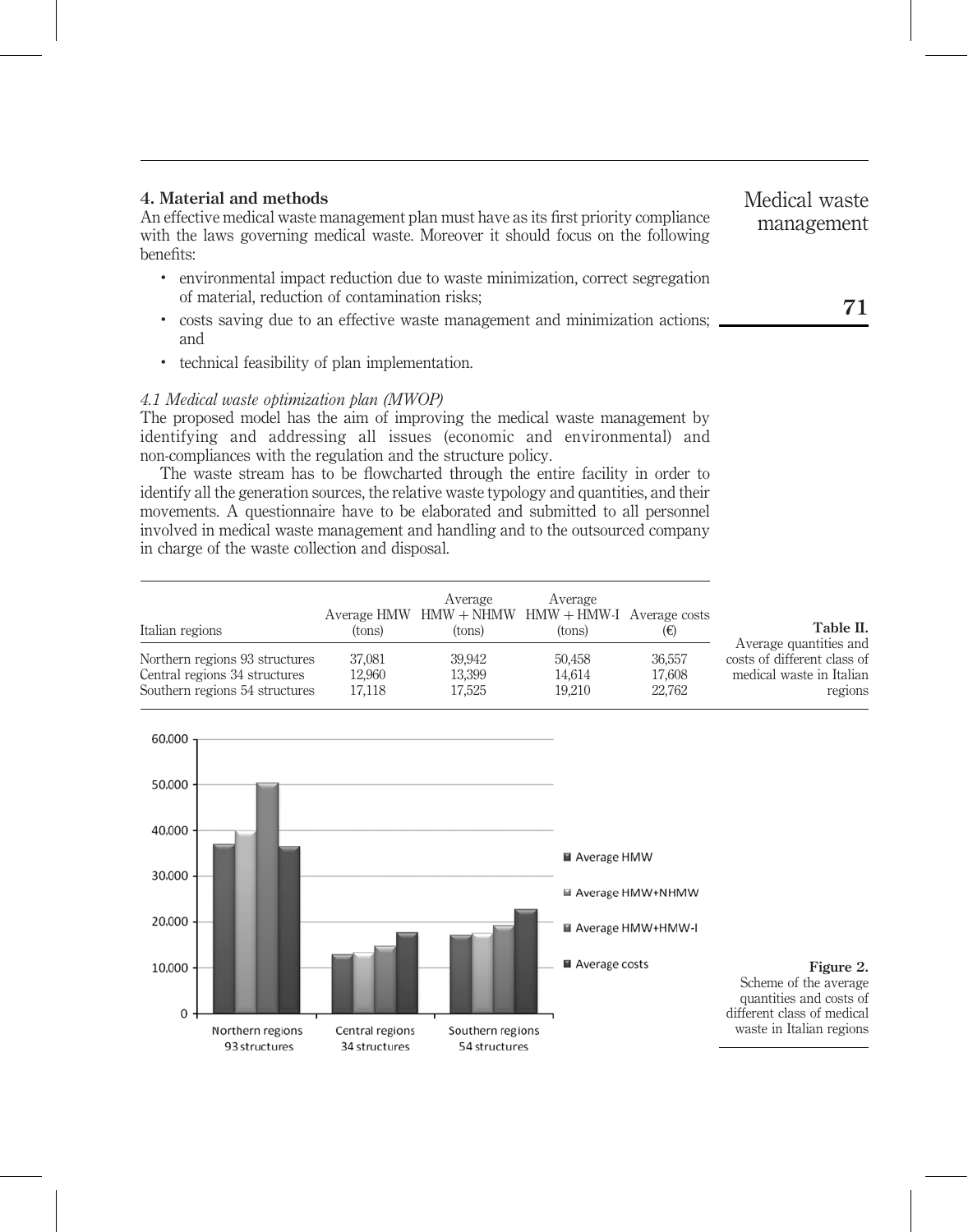This first analysis will allow us to obtain a complete and detailed picture of the actual medical waste management plan.

The next step will be to study each single process and detect any issue or non-compliance with the regulation and the environmental corporate policy. In this phase also the cost effectiveness of the current practices will be evaluated.

Finally guidelines and procedure for eliminating non compliances, decreasing associated risks for health and environment and decreasing waste management costs will be elaborated

4.1.1 Phase 1: medical waste stream assessment (MWSA). The first step of the optimization plan consists in the assessment of the current waste stream by implementing a survey evaluating types and quantities of waste generated in healthcare structures. The main aims of the survey are:

- . detailed knowledge of waste types and related quantities;
- . identification of all the waste generation sources for each type of waste; and
- . assessment of applied disposal methods.

Beside determining the volume of medical waste being generated in a defined time period, it is necessary to understand the processes and steps that the medical waste goes through from the point of generation to the final disposal for understanding how and where the waste is handled and stored

The actions that are needed in order to reach a deep level of knowledge of the flow are the following:

- . characterization of all the waste sources (medical waste generation data from the various units within the health care facility should be recorded using for example Pareto graph);
- . identification of all the waste type;
- . identification of the associated containers and storage method;
- . identification of waste management responsible for the single wards and for the entire structure;
- . location of the waste storage sites in the single wards (interim storage site);
- . tracking of the waste movements and of the transportation means through the facility;
- . characterization of final storage location;
- . identification of on-site treatments (if present); and
- . identification of disposal companies.

4.1.2 Phase 2: medical waste stream handling (MWSH). In this phase a critical analysis along the path the medical waste has traveled from its point of generation will be performed; the following topics will be addressed:

- . waste segregation practices (cases of medical waste being erroneously placed in the solid waste stream should be detected and tabulated by location where the violation occurred);
- . personnel awareness toward the problem of waste management optimization and risk associated;

72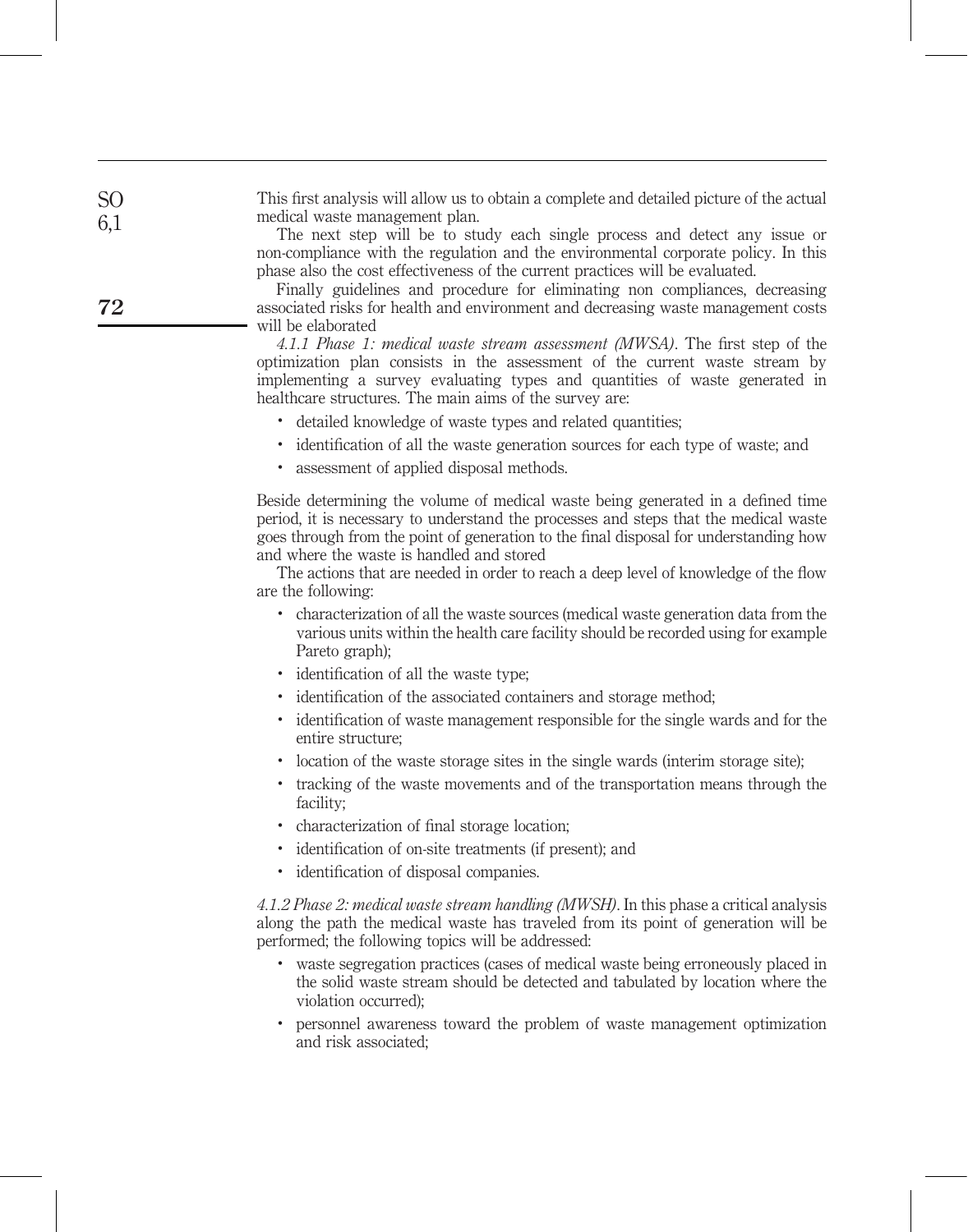- . personnel training on medical waste handling procedures and segregation practices;
- . human resources needed for handling the medical waste stream (the amount of resources should be calculated at the various points where the waste is stored, transported, and treated);
- . costs effectiveness of current medical waste handling (different options such as on-site versus off-site treatments should be evaluated);
- . compliance of the actual system and of the outsourcing company with the policy of the analyzed healthcare structure related to sustainable management of resources and reduction of risks for environment and health; and
- . capability to adapt to future need of the structure.

The main aim of this phase is to identify areas where process improvement projects should be initiated and is to provide instructions for solving the identified issues ensuring that the waste management plan is capable of handling in an effective manner the varied components of the waste stream, to achieve cost efficiencies, to guarantee worker safety, use, and lastly, public and environmental health protection.

4.1.3 Phase 3: medical waste stream minimization (MWSM). Beside the assessment of the current waste stream management, handling and related issues a waste minimization campaign should be undertaken.

To be effective waste minimization efforts should be promoted by the management and begin with a detailed formulation of implementation strategies.

Management should promote personnel training and awareness, communicate in a clear and effective manner the objectives of the campaign, involve external companies in charge of waste collection and disposal in the plan.

The minimization strategy should also introduce the following actions:

- . waste tracking mechanism (daily, weekly or monthly);
- . periodic reports on the obtained results;
- . periodic training sessions for staff involved in waste handling;
- . constitution of a working group for coordinating the waste minimization actions; and
- . involvement of the outsourced service company.

Starting from the knowledge of the type, sources and relative quantities of the medical waste stream (for example using the Pareto analysis carried out in phase 1), a production trends for each category (on a defined time period) should be elaborated to identify highest waste generation areas, abnormal behaviors and generation patterns; moreover a comparison between parameters such as kg/day/bed or kg/patient/day, with other healthcare structures should be made with the objective of implementing a series of measure to reduce the total amount produced.

There are two different and complementary methods that can be used for reducing the amount of medical waste:

(1) Upstream method: suppliers involvement. A purchasing strategy should include the objective of minimizing either medical waste or associated waste (packaging, food, consumables in general). The strategy includes the Medical waste management

73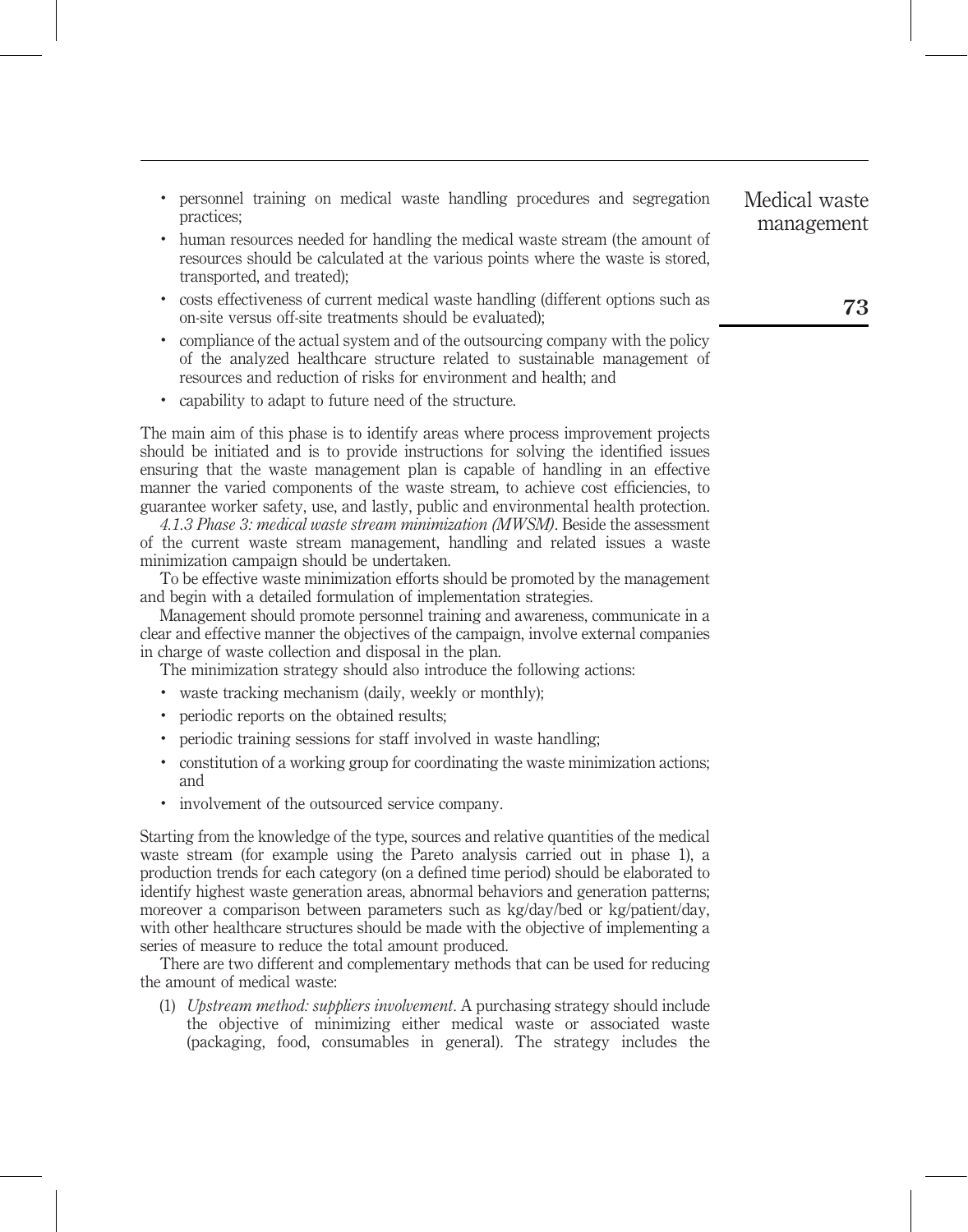optimization of the procurement through a more precise evaluation of the healthcare structure needs and the reduction, where possible of drugs, reagents, and medical item in general. The purchasing mechanism can also be an effective way to introduce the use of products with a lower environmental impact in the health care, thus incorporating the concept of environmental performance in the definition of the quality to the healthcare sector.

(2) Downstream method: waste management. An effective management of the reverse flow in healthcare facilities means developing a suitable waste management model. This includes the preliminary identification of the waste stream and its sources, the implementation of good practices for reusing and recycling when possible, training programs to evaluate the risks of a wrong management and the related increase of costs, and the involvement of outsourcing company for introducing recyclable containers and materials wherever possible.

The main actions can be synthesized in the following list:

- . Prevention: elimination and reduction of medical waste sources (e.g. eliminating solid wastes from the medical waste stream).
- . Reduction: reduction of the amount generated by each source.
- . Segregation: correct differentiation of waste.
- . Reuse: reduction of amount of items that go into the waste stream by reusing.
- . Recycle: correct differentiation of materials.

Other measures that contribute to a safe handling of the waste are:

- . Location of storage area in each ward; identification of safe transportation paths through the structure.
- . Sorting and handling of waste in the storage area.
- . Identification of optimal disposal methods and related supplier companies.

# 4.2 Questionnaire

In order to detail all the phases linked to the medical waste, from its production to the final disposal, it is necessary to identify and involve all personnel of the healthcare structure that has any relation with this process and personnel of the external company in charge of collection and disposal. The assessment model proposed in this paper makes use of a questionnaire elaborated by the research time in collaboration with the responsible of the medical waste management of the analyzed hospital.

Data on the amount of waste generated by each ward were gathered from the waste management model (MUD) and from the outsourced disposal companies.

In Figure 3 the model of the questionnaire used in the study is presented.

#### 5. Case study

A waste measurements campaign for assessing waste flows and costs has been carried out in a small size hospital of a territorial zone of Marche region, in central Italy, defined as Area Vasta. The term "Area Vasta" defines an organizational level below the central health management system of the region, that has to carry out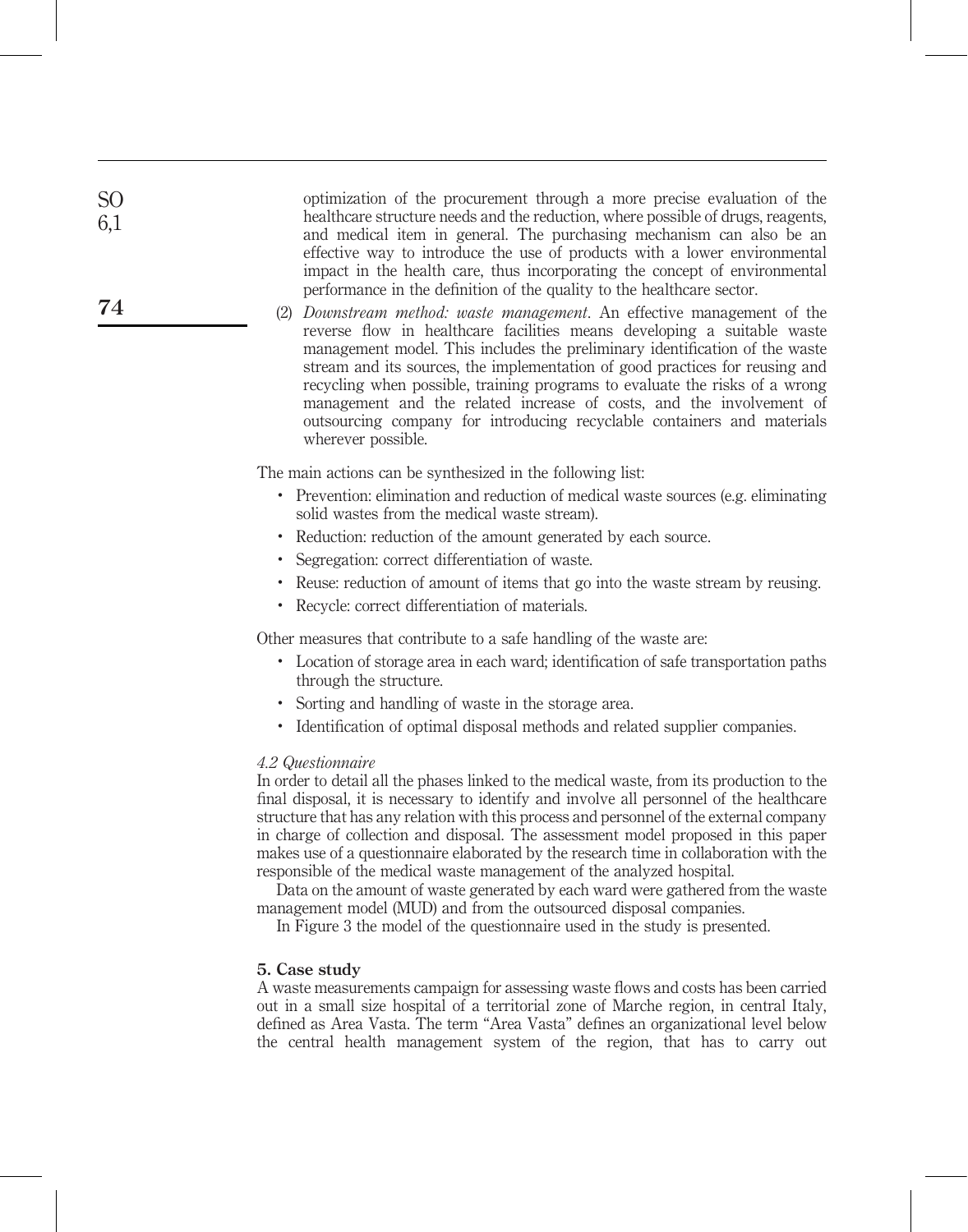| Hospital/healthcare<br>structure                 | Ward |     | Number of<br><b>beds</b> | <b>Responsible</b><br>for<br>questionnaire<br>administration | Personnel<br>involved in<br>questionnaire<br>compilation | <b>Disposal</b><br>companies |
|--------------------------------------------------|------|-----|--------------------------|--------------------------------------------------------------|----------------------------------------------------------|------------------------------|
| <b>Medical Waste Production - MWSA Phase</b>     |      |     |                          |                                                              |                                                          |                              |
| Assessment of waste flow                         |      | Yes | No                       | Source/ward                                                  | Identified                                               | Kg/bed*day                   |
| produced by each ward                            |      |     |                          |                                                              | anomalies                                                |                              |
| Medical waste (all classes:                      |      |     |                          |                                                              |                                                          |                              |
| HMW-I, HMW, NHMW)                                |      |     |                          |                                                              |                                                          |                              |
| Solid/general waste                              |      |     |                          |                                                              |                                                          |                              |
| <b>Medical Waste Storage - MWSA Phase</b>        |      |     |                          |                                                              |                                                          |                              |
| Assessment of waste                              |      | Yes | No                       | Type/                                                        | Identified                                               | Notes                        |
| movements and storage                            |      |     |                          | location                                                     | anomalies                                                |                              |
| Recyclable containers                            |      |     |                          |                                                              |                                                          |                              |
| Transient storage location                       |      |     |                          |                                                              |                                                          |                              |
| Means of transportation                          |      |     |                          |                                                              |                                                          |                              |
| Final storage location                           |      |     |                          |                                                              |                                                          |                              |
| On-site treatments                               |      |     |                          |                                                              |                                                          |                              |
| Medical Waste management assessment - MWSA Phase |      |     |                          |                                                              |                                                          |                              |
| Assessment of management                         |      | Yes | No                       | Responsible                                                  | Identified                                               | Notes                        |
| procedure implemented                            |      |     |                          |                                                              | anomalies                                                |                              |
| Medical waste management<br>plan                 |      |     |                          |                                                              |                                                          |                              |
| Source reduction plan                            |      |     |                          |                                                              |                                                          |                              |
| <b>Medical Waste Stream Handling-MWSH</b>        |      |     |                          |                                                              |                                                          |                              |
| Assessment of training and                       |      |     |                          |                                                              | Identified                                               |                              |
| procedure for waste handling                     |      | Yes | No                       | Responsible                                                  | anomalies                                                | <b>Notes</b>                 |
| Waste segregation guidelines                     |      |     |                          |                                                              |                                                          |                              |
| Waste segregation procedures                     |      |     |                          |                                                              |                                                          |                              |
| Personnel training on medical                    |      |     |                          |                                                              |                                                          |                              |
| waste regulation and correct                     |      |     |                          |                                                              |                                                          |                              |
| handling practices                               |      |     |                          |                                                              |                                                          |                              |
| Risks evaluation                                 |      |     |                          |                                                              |                                                          |                              |
| Costs evaluation                                 |      |     |                          |                                                              |                                                          |                              |
| <b>Medical Waste Stream Minimization-MWSM</b>    |      |     |                          |                                                              |                                                          |                              |
| Assessment of waste                              |      |     |                          |                                                              | Identified                                               |                              |
| minimization procedures                          |      | Yes | No                       | Responsible                                                  | anomalies                                                | Notes                        |
| Recycling program                                |      |     |                          |                                                              |                                                          |                              |
| Waste traceability program                       |      |     |                          |                                                              |                                                          |                              |
| Waste reduction monitoring                       |      |     |                          |                                                              |                                                          |                              |
|                                                  |      |     |                          |                                                              |                                                          |                              |

Medical waste management

75

Figure 3. Self-assessment questionnaire

administrative, technical, logistic functions that are not convenient to manage centrally. The Area Vasta is not only the representation of an administrative level, but also the reference for a catchment area with a variable geometry defined with respect to the epidemiology hence to the needs and not necessarily coincident with provincial boundaries, capable of effectively guarantee the territorial health planning and the integration of functions.

The examined hospital has a total of 135 beds and is home to eight different hospital wards: general ward, surgery, emergency rooms, intensive care, pediatrics, obstetrics and gynecology, gastroenterology, urology, pneumology.

The pilot study on medical waste management optimization has been requested and approved by top management of the hospital for assessing the waste generation within the structure and implement a series of measures for reducing non compliances and related risks, as well as quantities and costs.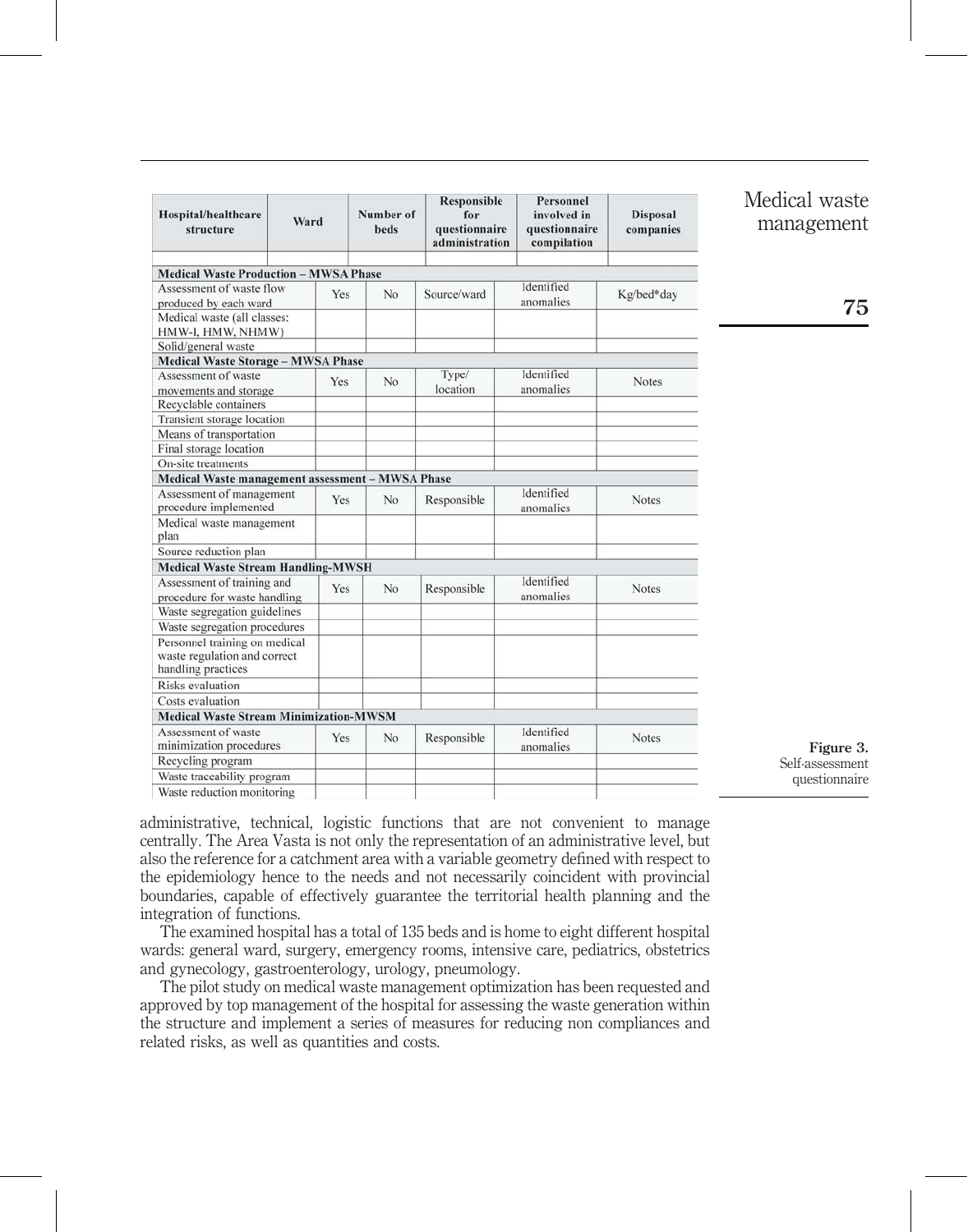The study was carried out for one year and involved a selected classification of workers that have a hand at handling different phases of the waste flow (generation, storage, treatments, etc.), as well as managers and staff (environmental safety and health unit, maintenance engineer, administration), and the personnel of the outsourced company in charge of collection, transportation and disposal of the waste.

The top management assigned the responsibility for implementing and coordinating the study to a team composed by the hospital administrator, the head physician and charge nurse of each hospital ward, the administrative in charge of the waste management documents, the head of the hospital pharmacy, the research team of Mechanical Plants group of Universita` Politecnica delle Marche and a responsible for the outsourced company.

The data were obtained through the questionnaires elaborated by the group and submitted to a selected sample of personnel involved in the waste management process in the different wards; it was asked to provide information on waste management practices including the generation, collection, segregation, cleaning, storage and the amount of wastes generated, including general wastes, infectious wastes and other wastes.

The parameters used for determining the medical waste production factors in the analyzed structure were:

- . daily quantity of waste for bed (kg/bed\*day); and
- . daily quantity of waste for number of days in bed (kg/patient\*day).

#### 5.1 Questionnaire results

From the questionnaire have been outlined some criticalities in the management and handling of the waste produced by the structures; the main anomalous behavior detected was the high amount of solid waste going into the medical waste stream in particular in the following wards: surgery, obstetrics and gynecology, emergency room.

For this reason and due to the large amount of data requested by the questionnaire and the wide range of questions, in the first phase of the campaign it was decided to address only this issue.

During the research the following tasks were performed:

- . waste assessment: examination of waste transfer documentation (MUD), and of outsourced disposal companies database to determine waste flows;
- . identification of non-compliances and abnormal behaviors;
- . selection of waste generator activities that need improvement; and
- . implementation of corrective actions.

5.1.1 Waste stream assessment. Data on medical waste quantities (measured as kg/bed\*days) were obtained for each ward; it was decided to exclude from the examination the laboratory. In the Table III the information gathered from the questionnaire are presented.

From the results it is possible to identify that wards of obstetrics and gynecology, and surgery produce the higher amount of medical waste with a percentage of 82 percent and 80 percent on the total quantity of waste. In Figure 4 is presented the relationship between medical waste and general waste production in the analyzed wards. Figure 5 shows the distribution of the waste production in each ward.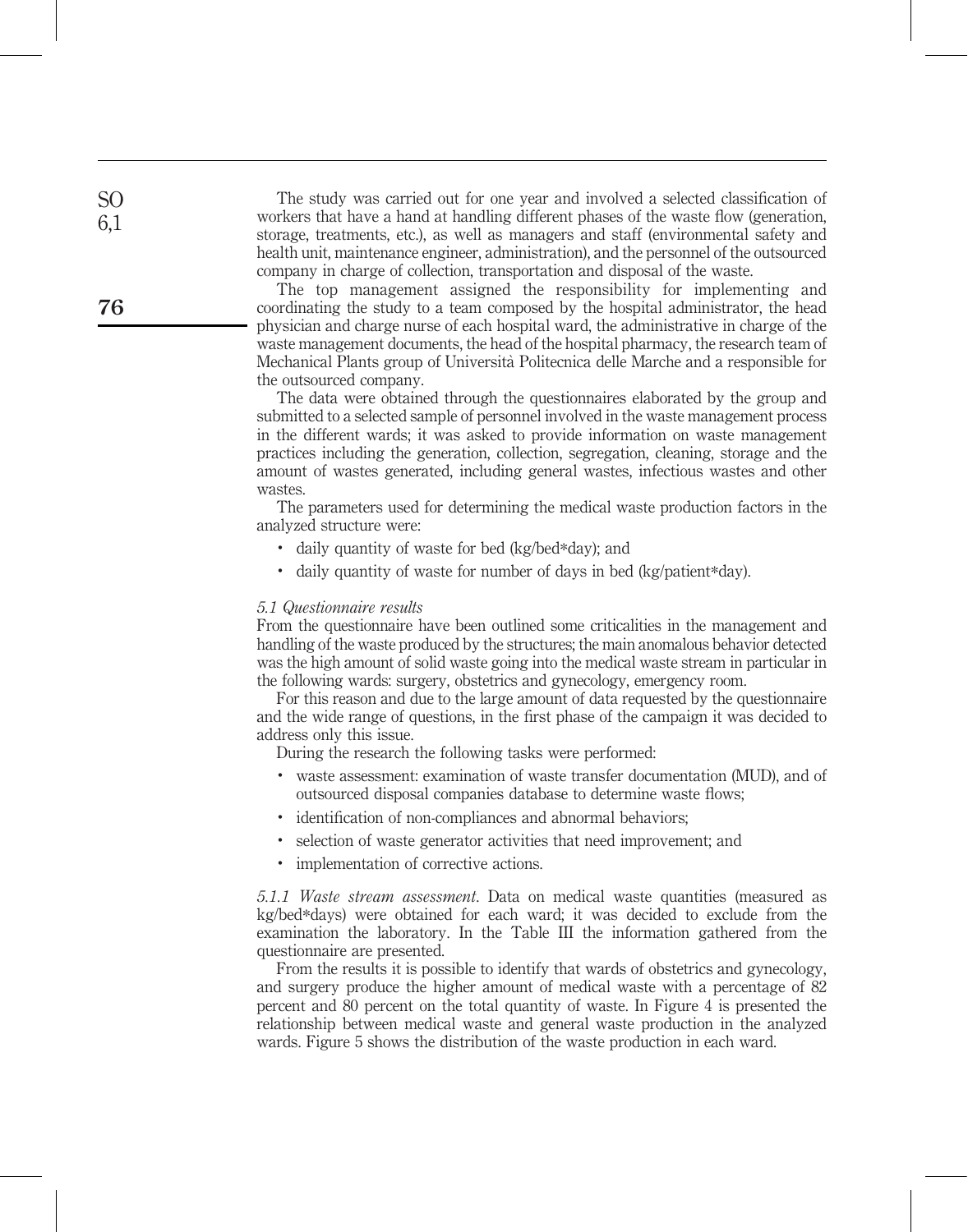| Wards                     | Number<br>of beds | Medical<br>waste<br>(Kg)<br>bed*day) | Medical<br>waste<br>(Kg)<br>ward*day) | Total<br>waste<br>(Kg)<br>bed*day) | General<br>waste<br>(Kg)<br>bed*day) | Medical waste on<br>total waste<br>stream<br>$(\%)$ | Medical waste<br>management |
|---------------------------|-------------------|--------------------------------------|---------------------------------------|------------------------------------|--------------------------------------|-----------------------------------------------------|-----------------------------|
| General ward              | 24                | 1.55                                 | 37.2                                  | 2.28                               | 0.73                                 | 68                                                  |                             |
| Surgery                   | 14                | 2.2                                  | 30.8                                  | 2.68                               | 0.49                                 | 82                                                  | 77                          |
| Emergency room            | 5                 | 1.49                                 | 7.45                                  | 2.01                               | 0.52                                 | 74                                                  |                             |
| Intensive care            | 12                | $1.5\,$                              | 18                                    | 2.2                                | 0.7                                  | 68                                                  |                             |
| Pediatrics                | 15                | 1.37                                 | 20.55                                 | 2.21                               | 0.84                                 | 62                                                  |                             |
| Obstetrics and gynecology | 20                | 2.1                                  | 42                                    | 2.62                               | 0.52                                 | 80                                                  |                             |
| Urology                   | 14                | 1.48                                 | 20.72                                 | 2.27                               | 0.79                                 | 65                                                  |                             |
| Pneumology                | 14                | 1.21                                 | 16.94                                 | 1.92                               | 0.71                                 | 63                                                  | Table III.                  |
| Gastroenterology          | 15                | 1.38                                 | 20.7                                  | 2.06                               | 0.67                                 | 67                                                  | Waste production in the     |
| Total                     | 133               |                                      | 214.36                                |                                    |                                      |                                                     | analyzed hospital wards     |



Figure 4. Production of medical waste versus general waste on different wards

In Figure 6 is represented the deviation of the medical waste quantity produced in each ward (expressed as kg/bed\*day), with respect to the average value of 1.58 –kg/bed\*day. From this graph is even more evident the contribution of the two above mentioned wards on the total amount of medical waste generated by the hospital.

5.1.2 Data interpretation and corrective actions proposed. The results outlined an anomalous behavior in the medical waste stream of two wards: surgery and obstetrics and gynecology.

The analysis of the questionnaire together with the inspections carried out from the working group in the mentioned wards allowed to identify the main reasons at the origin of the anomalous behavior.

The main anomalies that have been detected are related to the differentiation of waste stream and to the placement of medical waste containers.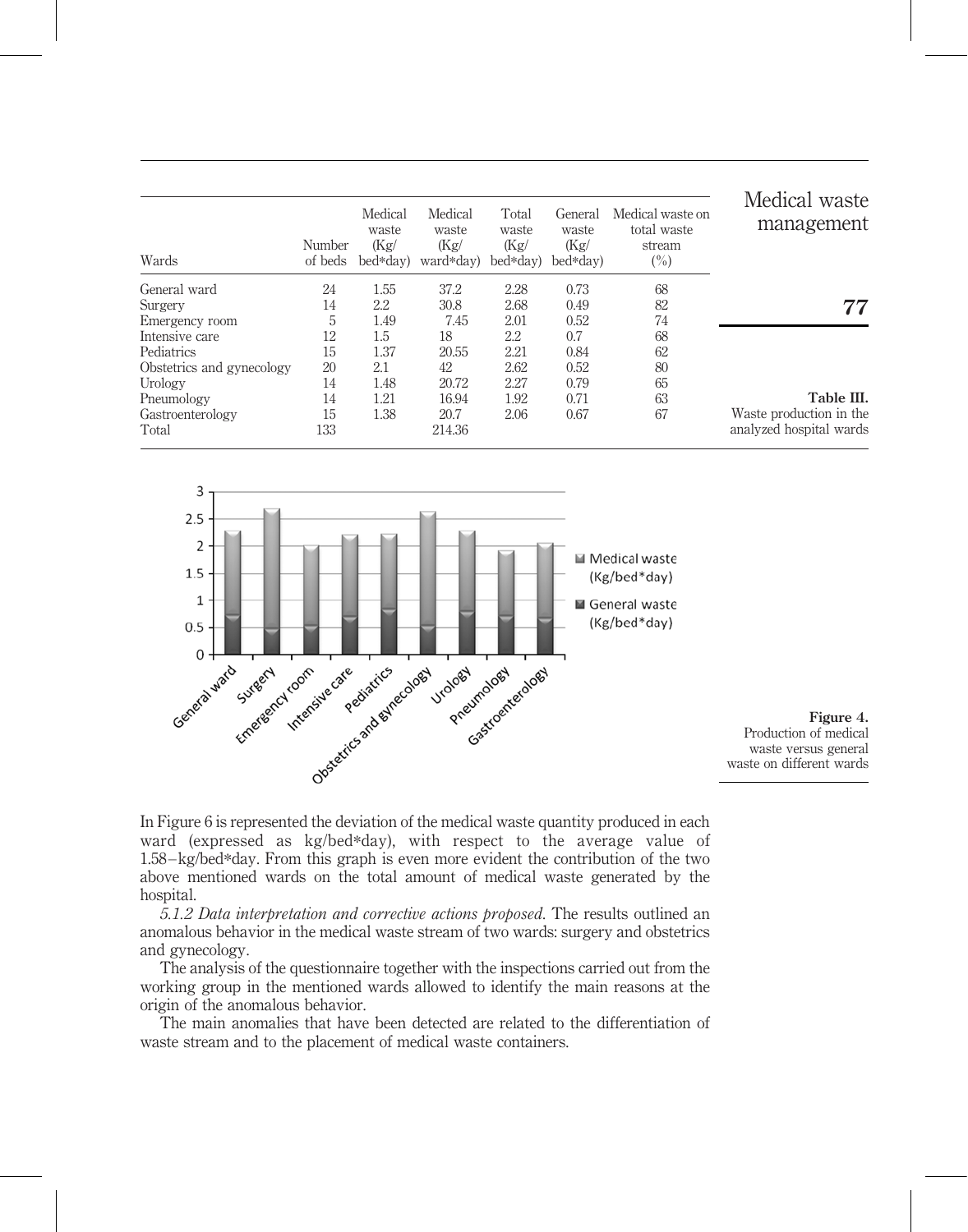

waste produced

Note: Kg/bed\*day

In particular has been discovered that there is an high amount of diapers going into the medical waste container in the Obs. & Gyn. ward and that different types of general waste such as plastic bottle, paper, cans, etc., that can be assimilated to domestic waste, also goes into the medical waste containers in both wards.

From the inspections on the wards and the interviews with the personnel involved, have been hypothesized the following reasons for those anomalies:

- . low awareness of the personnel toward the effects of this misbehavior;
- . low level of knowledge of personnel in relation to what is appropriate or not for placement into medical waste containers (yellow bags); and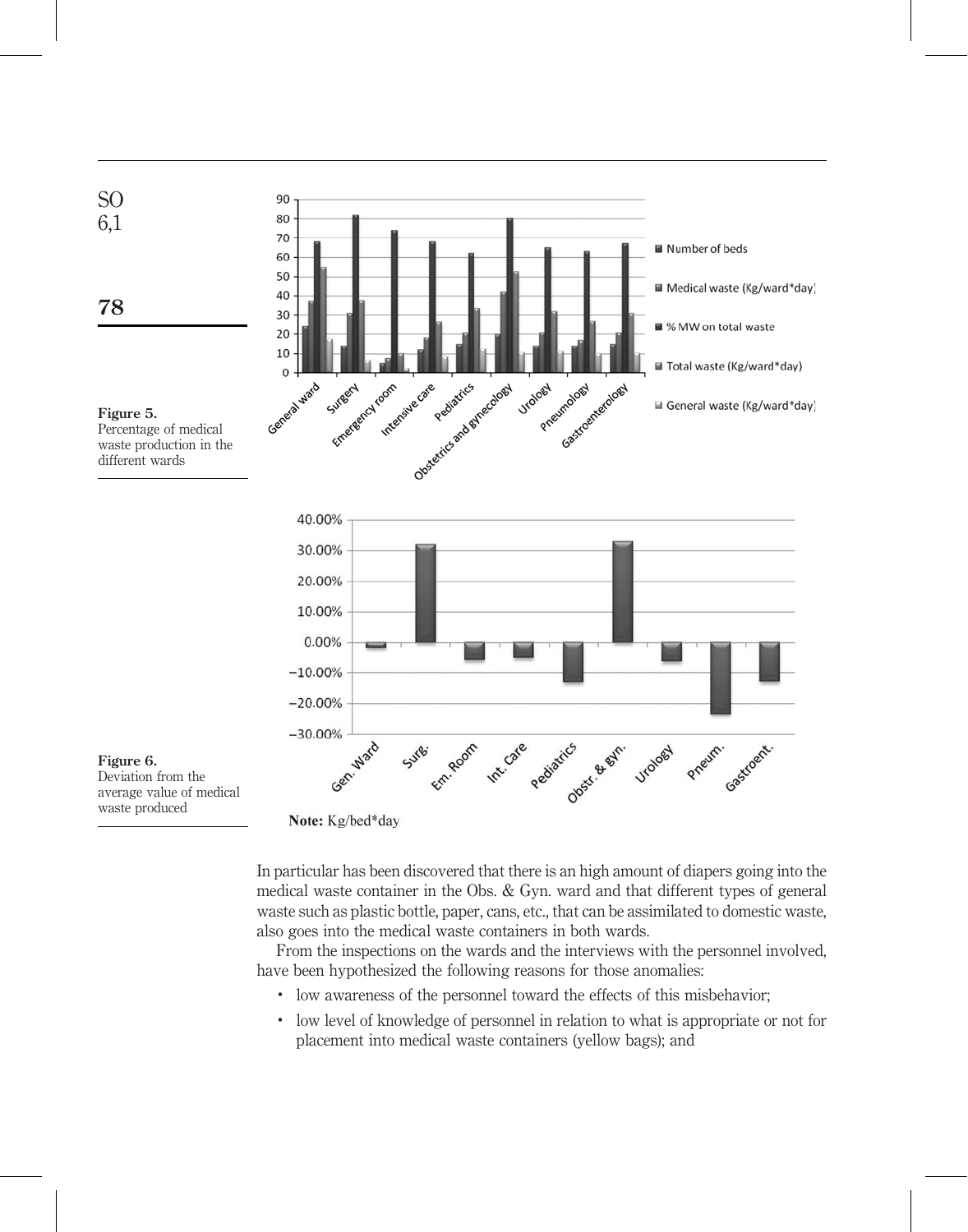. wrong placement of medical waste containers trough the ward, in places in which they can easily collect general waste (as an example a yellow bag was placed next to the area of diapers change and the general waste containers was placed at the opposite side of the room).

Another important source of waste being erroneously disposed as medical waste is represented by the wraps used to package the materials for steam sterilization before going into the surgery suite. This material after being sterilized is one of the cleanest wastes produced in the hospital and therefore does not need to be treated as medical waste.

The working group together with the top management, decided to focus on this issues and to propose the following corrective actions in order to address the identified problems and reduce their impact.

Corrective actions implemented are:

- (1) Train staff as to what is appropriate/inappropriate to place in the medical waste stream and sharps containers.
- (2) Enforce training with signage as to what is appropriate/inappropriate for placement into yellow bags.
- (3) Poster explaining what should not be disposed into yellow bags placed in each ward.
- (4) Review the placement of medical waste containers throughout the hospital and remove or relocate them from areas where they are not needed or likely to collect solid waste.
- (5) Definition of a procedure (in collaboration with the operating room nursing supervisor) for recycling wrap used to package all materials for steam sterilization:
	- . definition of a procedure for removing wrapping material from the surgery suites;
	- . definition of recycling containers locations; and
	- . training of all staff involved in the process (from segregating the wrap in the surgery suite and placing it into storage).
- (6) Document the reduction in the medical waste generation from removing solid waste from the yellow-bag waste stream.

The measurement campaign was repeated in the two identified wards after a period of six months; it has been outlined a decreasing of medical waste and an increasing of general waste and a decreasing of costs for managing and disposing of medical waste as shown as shown in Table IV.

### 5.2 Critical evaluation of the outsourcing service and improvement prospective

The hospital contracted with an outsourcing company to manage the collection, transportation and disposal of the waste. An analysis on the benefits and limitation of the provided service has been performed by the working group and a series of measure for decreasing the waste quantities and improving the flow have been proposed.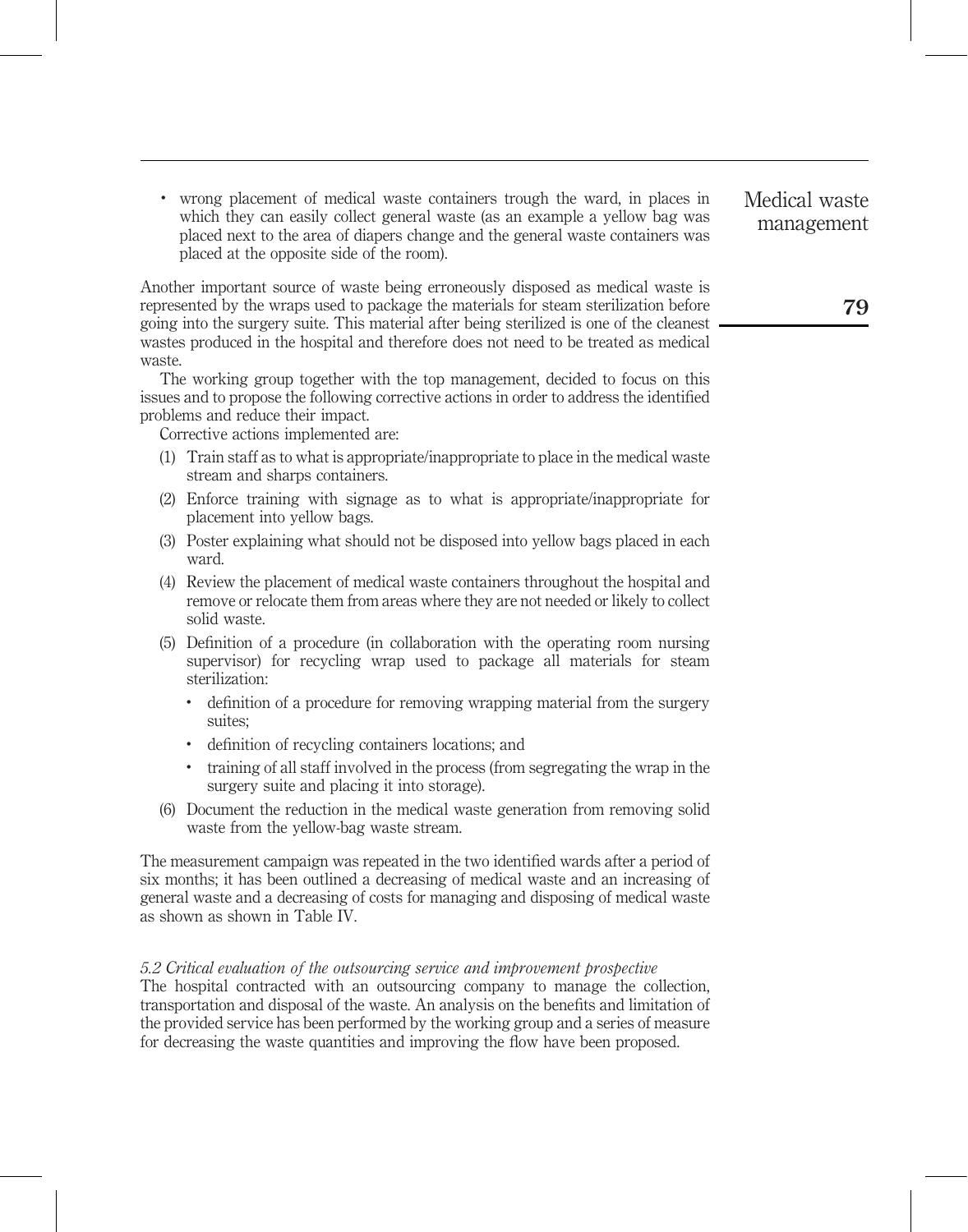| Ward                                          | Kg/bed*day)<br>Medical<br>waste | General<br>waste<br>(Kg/bed*day) | $\begin{array}{c}\n\text{heterasing} \\ \text{d} \\ \text{d} \\ \text{waste} \\ \text{(%)}\n\end{array}$ | Medical waste<br>before corrective<br>actions<br>implementation<br>(Kg/year) | $\begin{array}{l} \textbf{Medical waste}\\ \textbf{after corrective}\\ \textbf{actions}\\ \textbf{inplementation}\\ (\textbf{Kg/year}) \end{array}$ | Average cost<br>before corrective<br>actions<br>implementation<br>implementation | Average cost<br>oefore corrective<br>actions<br>implementation |
|-----------------------------------------------|---------------------------------|----------------------------------|----------------------------------------------------------------------------------------------------------|------------------------------------------------------------------------------|-----------------------------------------------------------------------------------------------------------------------------------------------------|----------------------------------------------------------------------------------|----------------------------------------------------------------|
| Surgery<br>Obstetrics and gynecology<br>Total | 1.78                            | 0.78<br>1.63                     | 9. 9. 9.<br>15. 21                                                                                       | 11,242<br>15,330<br>26,572                                                   | 9709<br>12,994<br>22,703                                                                                                                            | 8319<br>11,344<br>19,633                                                         | 7,184<br>9,615<br>6,800                                        |

Table IV.

Decreasing of quantities and costs of medical waste after implementation of corrective actions

80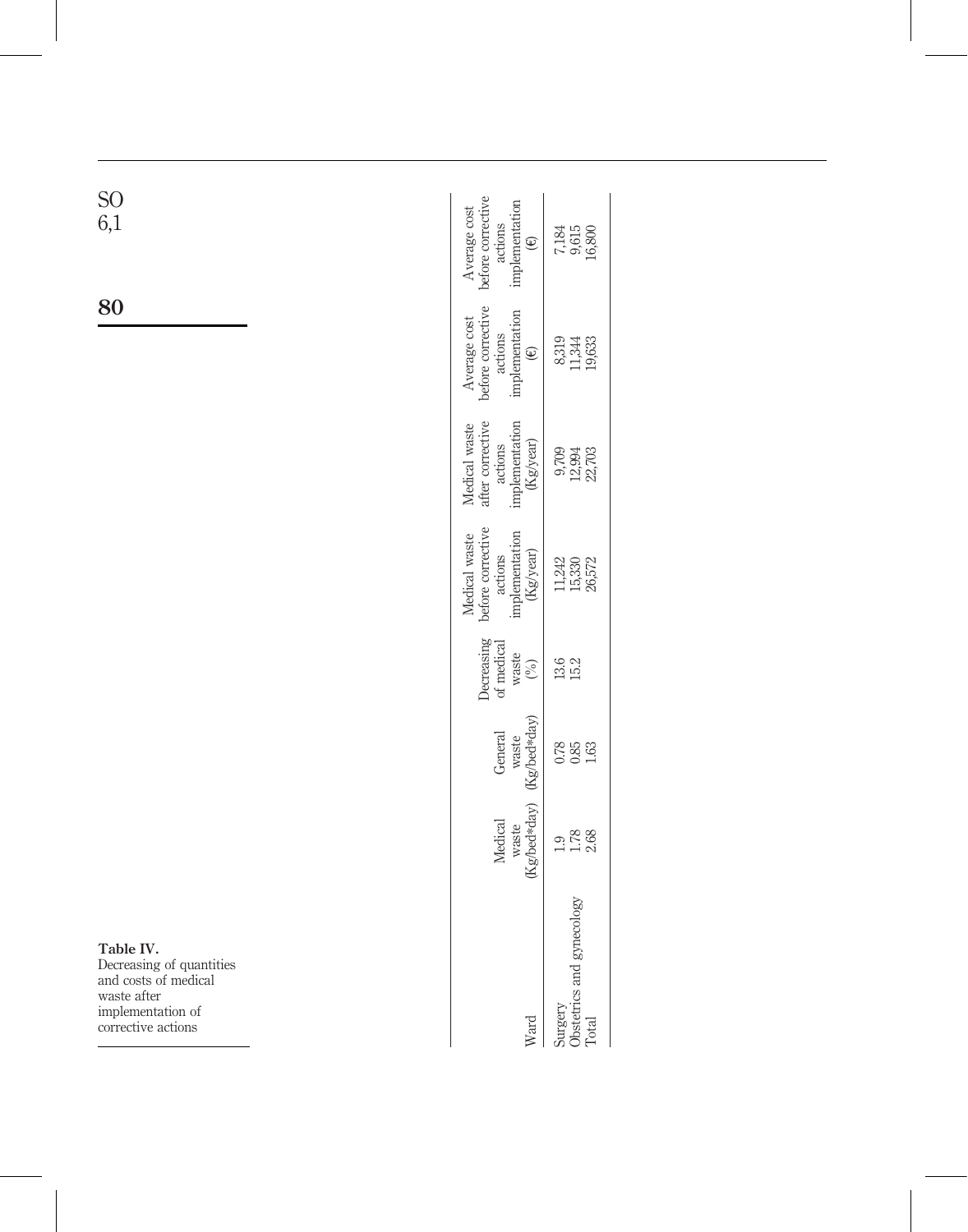The main reasons for outsourcing a service, in the healthcare sector, is related to costs containment and efficiency improvement (Shinkman, 2000; Roberts, 2001; Young, 2002, 2005; Billi *et al.*, 2004); moreover, the outsourcing support activities healthcare organizations can concentrate on core competencies (Willcocks and Currie, 1997).

If benefits related to costs reduction are easily measured, in order to assess the effectiveness of the service provided and the possible areas of improvement, a series of meeting between the working group and the responsible of the outsourced company have been organized for analyzing the current situation at the hospital and in some Italian healthcare structures known for their commitment in waste management optimization. As an example the S. Raffaele hospital in Milan, from 2001 adopted the use of reusable waste containers; data of 2008 are presented Table V.

The analysis identified the following measures to implement in collaboration with the outsourcing company, for reducing the total amount of waste and monitoring its stream:

- . use of reusable sharp containers;
- . use of reusable waste containers; and
- . a pilot study for introducing a traceability system (in accordance with the Sistri system that should enter into force from June 2012).

Regarding the effects of the first two actions, it has been estimated that the use of reusable sharp and waste containers allowed the diversion of about 3.5 tons of medical waste in six months.

Regarding instead the pilot study, it was experimented, in the surgery ward, in collaboration with the outsourcing company a traceability system. The company provided the reusable containers and the bar code applied by the personnel in charge; the code allowed to identify the hospital and the ward. When the container arrive at the disposal site of the company, it is weighted and the information related to the type and amount of waste, and the ward that generated it, are stored in a database. This procedure permitted the calculation automatically and precisely of the amount of waste produced in the analyzed ward and the relative costs associated to its disposal. Moreover it has been possible to monitor the waste production trend during the time, assessing the impact of the introduction of the procedure for removing wrapping material from the surgery suites.

Interviews with the responsible on the subject outlined the main risks related to the outsourcing of the waste management service: difficulty in monitoring suppliers' performances, discontinuity in service level, issues related to accountability and confidentiality of handled data, high dependency from one supplier and loss of flexibility.

| Total amount of<br>waste produced<br>(Kg) | Estimated weight of<br>single use containers<br>(Kg) | Saving obtained by the<br>adoption of reusable<br>containers<br>(€) | Decreasing of the heat<br>produced from the<br>combustion<br>(KJoule) |                                       |
|-------------------------------------------|------------------------------------------------------|---------------------------------------------------------------------|-----------------------------------------------------------------------|---------------------------------------|
| 1,080,000<br>232,000                      |                                                      | 255,207                                                             | $8*10^{12}$                                                           | Table V.<br>Impacts of reusable waste |
| <b>Source:</b> Mengozzi Company           |                                                      |                                                                     |                                                                       | containers                            |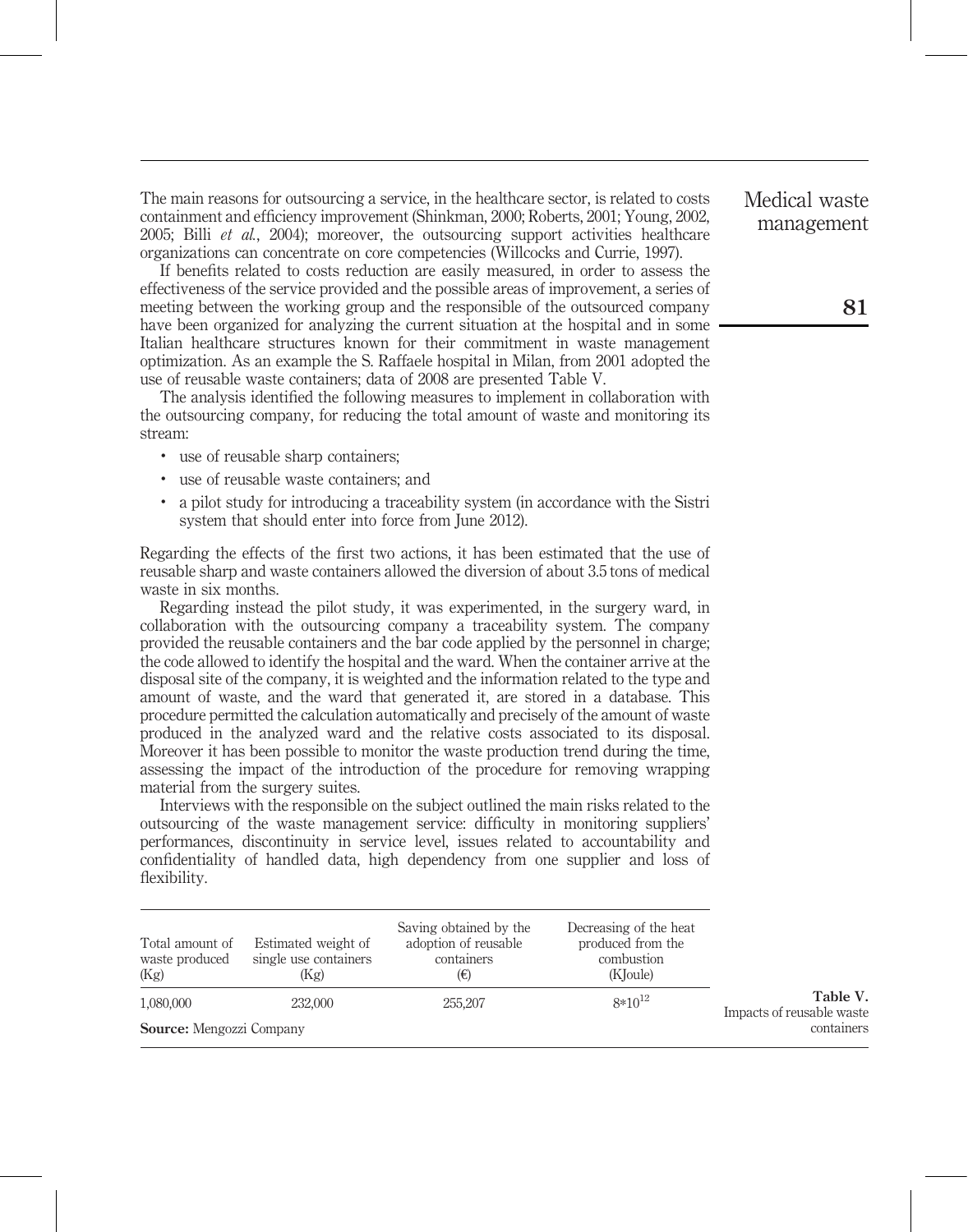It has been stressed that in order to improve relationship with outsourcing company and their relative performance, it is of fundamental importance to involve them in the waste optimization plan and in the relative training.

#### 6. Conclusions

This work has been requested and supported by the management of the healthcare structure analyzed, and represents a first step in the implementation of a policy in the that consider waste management as one of the fundamental process for the proper functioning of the hospital. The results presented in this paper represent the preliminary but very encouraging effects of the developed model applications.

The questionnaire allowed the outlining of several anomalies and issues that will be addressed in the prosecution of the work, this will lead to an optimization of the entire waste stream with a consequent reduction of costs, resources, environmental impacts and risks associated.

As main result of this first phase, a series of guidelines has been elaborated by the research team and relative procedures has been implemented in each hospital ward by the involvement of all personnel dealing with waste management and handling and of the medical staff; the situation has been reevaluated after a period of six months.

It was demonstrated that the implemented strategy had a significant effect in reducing the quantity of medical waste (avoiding general solid waste going into the medical waste stream), and the relative costs.

It is important to outline that those reductions has been calculated taking into account only the two wards selected (Obstetrics and Gynecology, and Surgery) and it stands to reason to hypothesize that the application of the same corrective actions to the entire healthcare structure (including not only all the wards but also laboratories and technical services) could enhance the already encouraging results.

One other important results has been the involvement of the outsourcing company in the waste management optimization plan, cooperation that lead to a significant impact in terms of waste reduction (with the introduction of reusable containers) and waste traceability (with the introduction of the barcode system).

## References

- Alhumoud, J.M. and Alhumoud, H.M. (2007), "An analysis of trends related to hospital solid wastes management in Kuwait", Management of Environmental Quality: An International Journal, Vol. 18 No. 5, pp. 502-13.
- APAT (2008), "Valutazione quali-quantitative sulla produzione e gestione dei rifiuti speciali sanitari", Technical Report, ISPRA, Rome.
- Bdour, A., Altrabsheh, B., Hadadin, N. and Al-Shareif, M. (2007), "Assessment of medical wastes management practice: a case study of the northern part of Jordan", Waste Management, Vol. 27 No. 6, pp. 746-59.
- Billi, J.E., Pai, C. and Spahlinger, D.A. (2004), "Strategic outsourcing of clinical services: a model for volume-stressed academic medical centers", Health Care Management Review, Vol. 29 No. 4, pp. 291-7.
- Brown, D. and Wilson, S. (2005), The Black Book of Outsourcing: How to Manage the Changes, Challenges and Opportunities, John Wiley & Sons, Chichester.
- Cheng, Y.W., Li, K.-C. and Sung, F.C. (2010), "Medical waste generation in selected clinical facilities in Taiwan", *Waste Management*, Vol. 30 Nos 8-9, pp. 1690-5.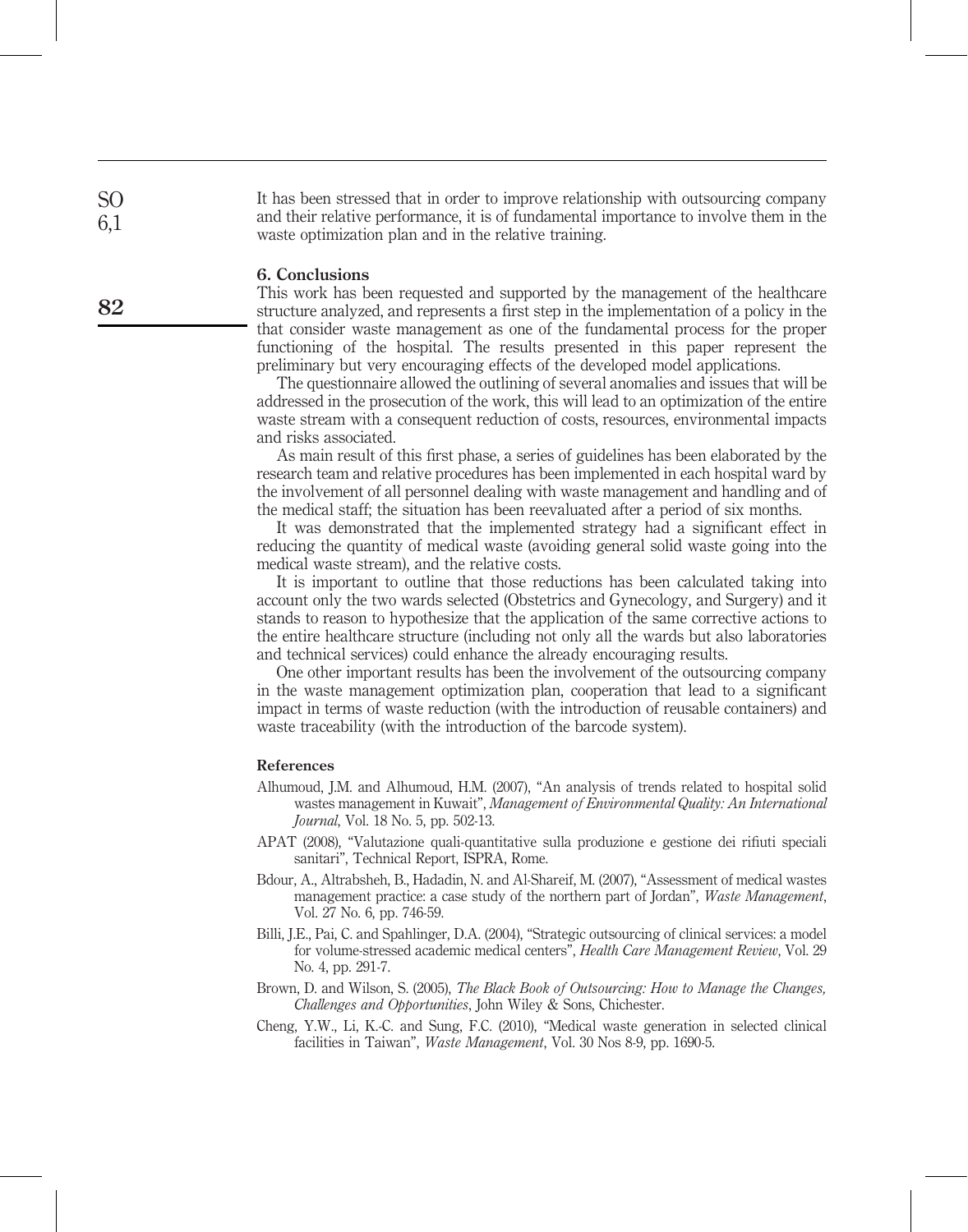- Faisal, M.N., Khan, S. and Farooqi, I.H. (2010), "Analysis of interactions among the barriers to effective hospital waste management", International Journal of Behavioral and Healthcare Research, Vol. 2 No. 2, pp. 154-71.
- Fattore, G. (1999), "Cost containment and reforms in the Italian National Health Service", in Mossialos, E. and Le Grand, J. (Eds), Health Care and Cost Containment in the European Union, Ashgate, Aldershot.
- Fisher, S. (2005), "Healthcare waste management in the UK: the challenges facing healthcare waste producers in light of changes in legislation and increased pressures to manage waste more efficiently", Waste Management, Vol. 25, pp. 572-4.
- Guimarães, C.M. and Carvalho, J.C. (2010), "Outsourcing in health care sector a state of the art review", Proceedings of the 8th International Conference on Logistics and SCM Research, BEM Bordeaux Management School.
- Hendry, J. (1995), "Culture, community and networks: the hidden cost of outsourcing", *European* Management Journal, Vol. 13 No. 2, pp. 193-200.
- Insa, E. and Zamorano, M. (2010), "Critical review of medical waste legislation in Spain", Resources, Conservation and Recycling, Vol. 54 No. 12, pp. 1048-59.
- Jennings, D. (1997), "Guidelines for strategic outsourcing decisions", Strategic Change, Vol. 6 No. 2, pp. 85-96.
- Lee, B., Ellenbecker, M.J. and Moure-Ersaso, R. (2004), "Alternatives for treatment and disposal cost reduction of regulated medical wastes", Waste Management, Vol. 24 No. 2, pp. 143-51.
- Macinati, M. (2008), "Outsourcing in the Italian National Health Service: findings from a national survey", International Journal of Health Planning and Management, Vol. 23 No. 1, pp. 21-36.
- Moazzam, A. and Chushi, K. (2009), "Status and challenges of hospital solid waste management: case studies from Thailand, Pakistan, and Mongolia", Journal of Material Cycles and Waste Management, Vol. 11 No. 3, pp. 251-7.
- Roberts, V. (2001), "Managing strategic outsourcing in the healthcare industry", Journal of Healthcare Management, Vol. 46 No. 4, pp. 240-9.
- Shinkman, R. (2000), "Outsourcing on the upswing", Modern Healthcare, Vol. 30 No. 37, pp. 24-7.
- Tudor, T.L., Noonan, C.L. and Jenkin, L.E.T. (2005), "Healthcare waste management: a case study from the National Health Service in Cornwall, United Kingdom", Waste Management, Vol. 25, pp. 606-15.
- Tudor, T.L., Marsh, C.L., Butler, S., Van Horn, J.A. and Jenkin, L.E.T. (2008), "Realising resource efficiency in the management of healthcare waste from the Cornwall National Health Service (NHS) in the UK", Waste Management, Vol. 28 No. 7, pp. 1209-18.
- Willcocks, L. and Currie, W. (1997), "Contracting-out information technology in public sector contexts: research and critique", Journal of the Australian and New Zealand Academy of Management, Vol. 3 No. 2, pp. 34-49.
- Young, S. (2002), "Outsourcing and downsizing: processes of workplace change in public health", Economic Labour Relations Review, Vol. 13 No. 2, pp. 136-68.
- Young, S. (2005), "Outsourcing in the Australian health sector", International Journal of Public Sector Management, Vol. 18 No. 1, pp. 25-36.

#### Further reading

US EPA (n.d.), "A multimedia strategy for priority persistent, bioaccumulative, and toxic (PBT) pollutants", available at: www.epa.gov/pbt/pbtstrat.htm (accessed July 27, 2000).